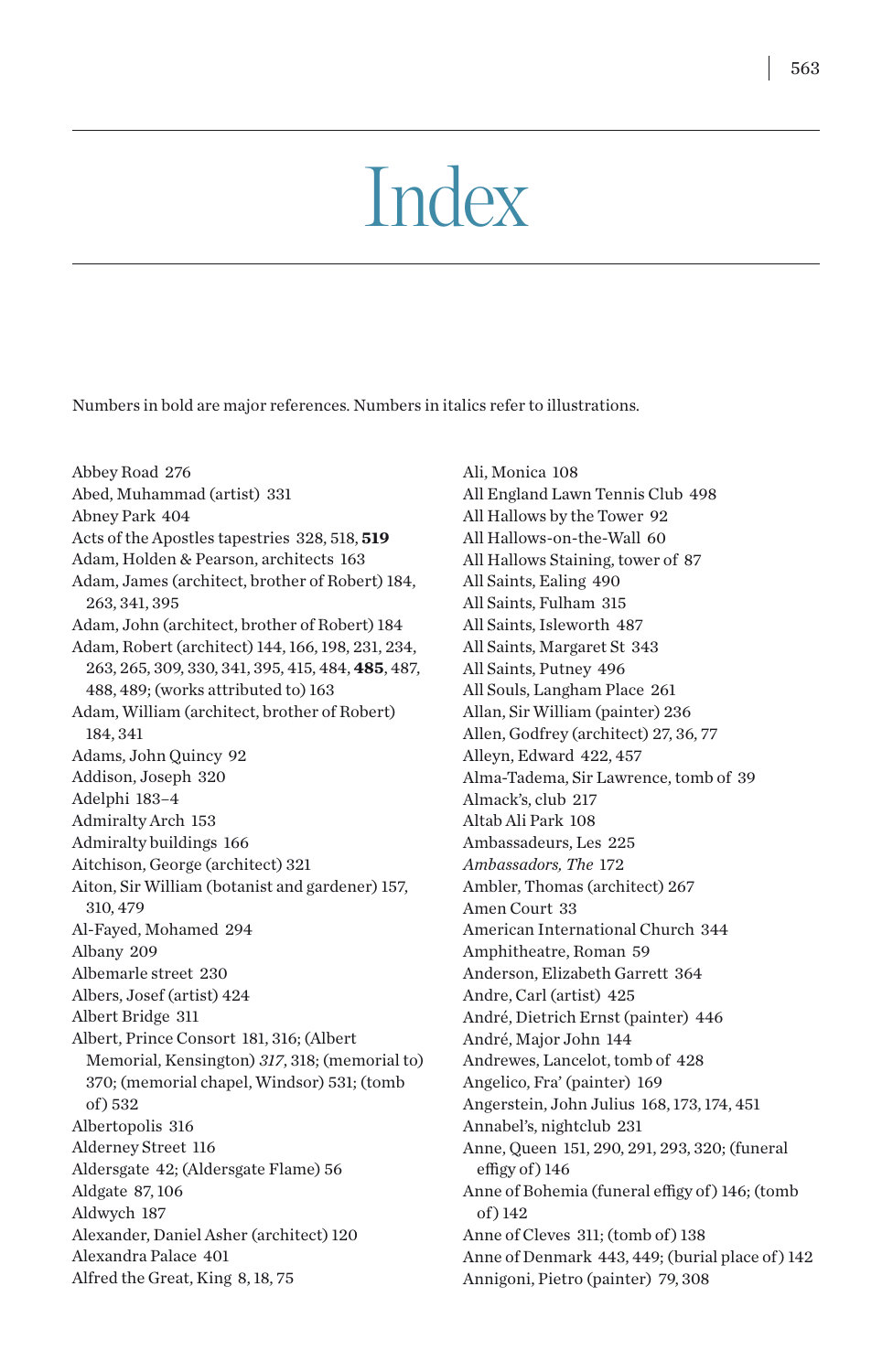Anning Bell, Robert (artist) 297, 299, 459 Anrep, Boris (artist) 168, 241, 299 Antonello da Messina (painter) 171 Apothecaries' Hall 28 Apsley House 234–6 Aquarium 416 Archer & Green, architects 147 Archer, Thomas (architect) 131, 438 Archway 388 Arkwright, Sir Richard 184 Arman (artist) 424 Armoury House 61 Arne, Thomas 248, 411, 473 Arnold Circus 114 *Arnolfini Portrait* 171 Arp, Jean (artist) 423 Arsenal Football Club 379, 380 Art Deco buildings 486 Artari, Giuseppe (plasterer) 167, 505 Arup Associates (architectural engineers) 70, 85, 421 Ascham, Roger 44 Ashbee, Charles Robert (architect) 311 Ashkenazi burial ground 116, *117* Ashley, H.V. (architect) 252 Asquith, H.H. 229, 263 Asscher, Joseph 99 Astor, Nancy 220 Athenaeum, club 221 Atkinson, Robert (architect) 26 Atkinson, William (architect) 226 Attlee, Clement, memorial to 136 Aubrey, John 23, 136, 195, 406, 494 Audsley, George (architect) 279 Auerbach, Frank (painter) 305 Augusta, Princess 478 Austen, Cassandra 178 Austen, Jane 23, 294 Avis, Joseph (carpenter) 72 Aviva Tower 70 Ayrton, Michael (sculptor) 54 Babbage, Charles 266, 334; (grave of ) 282 Babington Plotters 196 Bach, Johann Christian 411 Bacon, Charles (sculptor) 370 Bacon, Francis (painter) 244, 305, 306 Bacon, Sir Francis 200, 379, 389, 503 Bacon, John (sculptor) 38, 55, 219, 430 Bacon, Thomas (sculptor, brother of John) 219 Bagutti, Giovanni (plasterer) 167, 505 Bailey, Arthur (architect) 65 Baily, Edward Hodges (sculptor) 165, 221 Bainbridge Copnall, Edward (sculptor) 264 Baird, John Logie 13, 246, 461

Baker, Sir Herbert (architect) 63, 132, 166 Baker, Robert 207 Baker Street 270 Bakers' Hall 80 Bakst, Leon (painter) 276 Balfour, Lord 224 Balla, Giacomo (painter) 379 Ballantyne, John (painter) 179 Bangladeshi community, Banglatown 105, 106 Bank of England 63 Bankhead, Tallulah 216 Banks, Sir Joseph (botanist) 245, 414, 479 Banks, Robert Richardson (architect) 213 Banks, Thomas (sculptor) 324; (tomb of ) 281 Bankside 420–2 Bankside Gallery 421 Banqueting House 150–2 Barber, Francis 25 Barbican 53–5 Barbon, Nicholas 353 Barfield, Julia (architect) 416, 482 Barlow, Francis (painter) 302 Barlow, William Henry (engineer) 366 Barn Elms 493 Barnard's Inn 194, 201 Barnardo, Dr Thomas 115, 117 Barnes 491 Barnet 402–3 Barnett, Dame Henrietta 400 Barnsbury 377 Baroque art and architecture 446 Barret, Jenny (painter ) 179 Barrie, J.M. 184, 242, 353, 528 Barry, Sir Charles (architect) 83, **130**, 149, 161, 165, 196, 222, 228, 377, 468 Barry, Charles Jr (architect, son of Sir Charles) 66, 213, 457 Barry, Edward Middleton (architect, son of Sir Charles) 168, 182, 249, 353 Barry, James (painter) 184 Barry, John Wolfe (engineer, son of Sir Charles) 101 Bartholomew Fair 44 Basevi, George (architect) 217, 295 Bassano, Jacopo (painter) 172 Bates, Harry (sculptor) 60 Battersea 466 Battersea Bridge 314, 466 Battersea Dogs' Home 467 Battersea Power Station 467, *467* Battle of Britain monument 147 Bauer, Francis (botanical painter) 478, 482 Bayes, Gilbert (sculptor) 258 Baylis, Lilian 419

Bayswater 276 Bazalgette, Sir Joseph (engineer) 146, 180, 308, 429, 466, 472, 496; (bust of ) 147 BBC Broadcasting House 261 Bear Gardens 422 Beatles, The 225, 276 Beaton, Cecil 180 Beauchamp Place 294 Beaufort, Margaret, tomb of 142 Beaumont, Sir George 168, 173, 174, 175 Beck, Harry (designer) 248 Becket, Thomas, birthplace of 52 Beckford, Richard 246 Beckford, William 58, 245 Bedford Park 490 Bedford Square 345 Bedford, Earls and Dukes of 247, 344 Bedford, Francis (architect) 419 Beefeaters (*see Yeoman Warders*) Behnes, William (sculptor) *157*, 261 Belcher, John (architect) 60, 61, 264, 278 Belgravia 295 Bell, Alexander Graham 231 Bell, John (sculptor) 223 Bell, Vanessa 304, 319, 348 Bellacourt, palace 443 Bellini, Giovanni (painter) 171 Belloc, Hilaire 528 Bellows, George (painter) 175 Belsize Park 391, 398 Belsky, Franta (sculptor) 152 Belzoni, Giovanni 199, 358 Ben Uri Gallery 276 Bengali community 105, 108 Bennett, Sir Hugh (architect) 418 Bentham, Jeremy 88, 349 Bentham, Philip (sculptor) 74 Bentley, John Francis (architect) 83, 87, 266, 297, 298 Bentley, Nathaniel (Dirty Dick) 85 Bentley, Richard (draughtsman) 508, 509 Berkeley Square 231, *233* Berlage, Hendrik Petrus (architect) 71 Bermondsey 433 Bernasconi, Francis (plasterer) 156 Berners Street Hoax 343 Bernhardt, Sarah 242 Bernie Spain Gardens 420 Bernini, Gian Lorenzo (sculptor) 329 Bernini, Paolo (sculptor, son of Gian Lorenzo) 312 Bethnal Green 113 Betjeman, Sir John 48, 53, 348, 364, 388, 389, 390, 418; (memorial to) 143

Bettes, John (painter) 302 Beuys, Joseph (artist) 424 Beveridge, William 69 Bevin, Ernest, memorial to 136 Bevis Marks Synagogue 72 Bicci di Lorenzo (painter) 138 Bicycle hire 540 Big Ben 115, 129, 130 Billingsgate (new market) 124; (old market) **79**, *81*, 118 Binnie and Fitzmaurice (engineers) 409 Birch, Charles (sculptor) 22 Bird, Francis (sculptor) 34 Birdcage Walk 162 Bishopsgate 81 Black Death 399 (*see also Plague*) Black Friar pub 28, *29*, 88 Black Heritage Centre 464 Black, Michael (sculptor) 66 Blackfriars 28 Blackheath 455 Blake, Peter (artist) 305 Blake, William 275, **303**, 412, 465, 466; (birthplace of ) 245; (font where baptised) 211; (bust of) 143; (burial place of) 62 Blakeman, Charles and May (artists) 372 Blee, Michael (architect) 487 Bligh, Captain William 119, 412, 438; (tomb of ) 414 Blitz, bombing of London 20, 24, 33, *51*, 118, 124, 226 Blomfield, Sir Arthur (architect) 27, 193, 294, 316, 367, 426, 494 Blomfield, Sir Reginald (architect, nephew of Sir Arthur) 147, 260, 300, 399, 413 Blood, Colonel 100 Bloomsbury 343ff Bloomsbury Group 348 Blore, Edward (architect) 136, 138, 155, 156, 412 Blues and Royals 152, 162 Blunt, Anthony 265 Boadicea (*see Boudica*) Boat trips 541 Boccioni, Umberto (painter and sculptor) 379 Boehm, Sir Joseph Edgar (sculptor) 22, 138, 141, 234, 311, 448, 532 Boldini, Giovanni (painter) 179 Boldwich, Thomas 360 Boleyn, Anne 96, 101, 148, 184, 454, 502; (vanity case of  $) 498$ Boleyn, George 91 Boleyn, Jane 101 Bolton, Prior 48, 379 Bomberg, David (painter) 304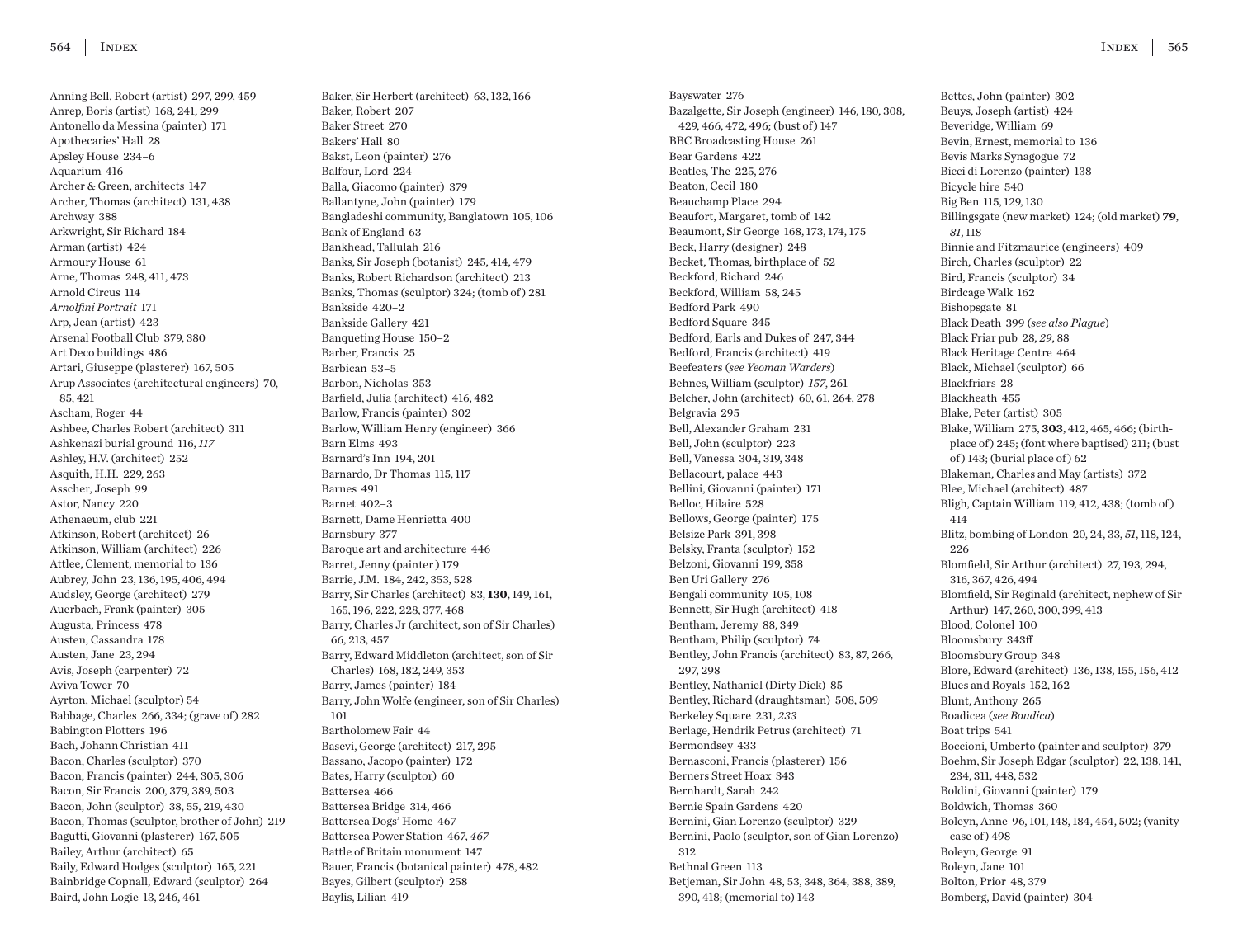Bonar Law, Andrew, grave of 144 Bond Street 229 Bonfire Night 554 Bonhams 229 Boodle's, club 220 Booth, Charles 105, 113, 114, 120, 184 Booth, William 116, 404, 465 Borch, Gerard ter (painter) 269 Borough 425, 429 Borough Market 429 Boswell, James 150, 229, 343 Botero, Fernando (sculptor) *84*, 85 Botticelli, Sandro (painter) 171 Boucher, François (painter) 268, 489 Boudica, statue of 147 Boulle, André-Charles (cabinet maker) 268, 330 Boulton, Matthew (metalsmith) 324, 484, 485, 488 Bourgeois, Sir Francis 458 Bouts, Dieric (painter) 171 Bow 117 Bow Bells 50 Bow Street 251 Bradley, James (astronomer) 453 Brady Street 116 Bramley, Sir Frank (painter) 304 Brancusi, Constantin (sculptor) 423 Brandon, Raphael (architect) 348 Brandt, Bill 180 Brangwyn, Sir Frank (painter) 402 Braque, Georges (artist) 423 Brettingham, Matthew (architect) 507 Breuer-Weil, David (sculptor) 296 Brick Lane *108*, 108–9 Bridewell Palace 27 Bridge of Aspiration *250*, 251 Bridgeman, Charles (garden designer) 507 Bridges, John (architect) 55 Brilliant, Fredda (sculptor) 348 Brindley, William (stonecarver) 42, *286*, 297, 318 British Film Institute 418 British Library 365 British Museum 354–62, *355* British Optical Association Museum 183 Britten, W.E.F. (artist) 36 Britton, Thomas 374 Brixton 463–4 Broad Sanctuary 132 Broadgate 83 Brock, Sir Thomas (sculptor) 138, 154, 251, 264, 321 Brockwell Park 464 Brompton Cemetery 315 Brompton Oratory 294

Brompton Road 316 Brontë, Branwell 179 Bronzino, Agnolo (painter) 171 Brook Street 228 Brooks's, club 221 Brown, Ford Madox (painter) 311, 341, 392 Brown Hart Gardens 228 Brown, Lancelot 'Capability' (garden designer) 479, 483, 484, 485, 522 Brown's Hotel 231 Browning, Elizabeth Barrett 264, 271 Browning, Robert 262, 264, 271, 281; (birthplace of ) 465; (grave of ) 143 Brueghel, Jan the Elder (painter) 172, 529 Brummell, George Bryan, 'Beau' 166, **218**, 220, 533 Brunei Gallery 347 Brunel, Isambard Kingdom (engineer) 119, 124, 222, 277, 314; (photograph of ) 179; (statue of ) 187; (grave of) 282 Brunel, Marc Isambard (engineer, father of Isambard Kingdom) 119, 314, **439**; (grave of ) 282 Brunel Museum 439 Bryanston Square 266 Brydon, John McKean (architect) 148, 308 BT Tower 342 Buckingham Palace 154–7, *155* Bunhill Fields 62 Bunning, James (architect) 465 Bunyan, John 44; (tomb of ) 62 Burbage, Cuthbert 112 Burbage, James (father of Cuthbert and Richard) 112, 421 Burbage, Richard 28, 112, 421; (portrait of ) 458 Burdett-Coutts, Baroness Angela 114, 390; (memorial to) 136 Burgh House 396 Burke, Edmund 58, 265 Burlington, 3rd Earl of 213, 475, 476 Burlington Arcade 211 Burne-Jones, Edward (painter) 304, 307, 319, 321, 323, 354, 402, 496, 498 Burnet, Sir John James (architect) 260 Burnett, Frances Hodgson 263 Burney, Charles 228; (grave of) 309 Burney, Fanny 241, 396, 410, 479 Burnham, Daniel (architect) 258 Burrell's Wharf 124 Bursill, Henry (sculptor) 42 Burton, Decimus (architect) 221, 223, 234, 272, 275, 288, 481, 482 Burton, James (builder, father of Decimus) 347 Burton, Sir Richard tomb of 495, *495*

Butler, E.C. (architect) 344 Butler's Wharf 432 Butterfield, William (architect) 68, 315, 343 Byrd, William 160 Byrne, Charles 197 Byron, Lord 23, 217, 231, 259, 271, 345, 359, 389, 394 Cabinet Office 149 Cable Street 120, *121* Cade, Jack 76 Cadogan Hotel 293 Cadogan Square 227, 293 Café Royal 260 Camberwell 464 Cambridge Circus 242 Cambridge House 216 Camden 380–3 Camden Arts Centre 399 Camden Lock 382 Camden Market *371*, 382 Camden Town Group 304, **382**, 393 Cameron, Julia Margaret 180, 328 Camley Street Natural Park 367 Campbell-Bannerman, monument to 136 Campbell, Colen (architect) 213, 444, 506 Campbell, Thomas (sculptor) 263 Campden Hill 320 Canada Water 439 Canal cruises 282, 541 Canal Museum 367 Canaletto (painter) 168, 174, 268, 450 Canals (*see Regent's Canal, Limehouse Cut, Grand Union Canal*) Canary Wharf 123–5, *125*, *436* Canning, George 58, 231, 497; (memorial to) 138 Cannon Street 74, 76 Canonbury Square 378 Canonbury Tower 379 Canova, Antonio (sculptor) 235, 330 Caravaggio (painter) 173 Cardinal's Wharf 421 Carew, John Edward (sculptor) 156 Carey Street 193 Carlini, Agostino (sculptor) 188 Carlton Cinema (former) 377 Carlton Club 221 Carlton House Terrace 224 Carlyle, Thomas 176, 179, 219; (house of ) 311 Carnaby Street 244 Caro, Sir Anthony (sculptor) 305, *408*, 421 Caroline of Ansbach 288, 505 Caroline of Brunswick 454 Carpenter, Richard Cromwell (architect) 378 Carr, James (architect) 375

Carr, John (architect) 214 Carrà, Carlo (painter) 379 Carracci, Annibale (painter) 173 Carreras Cigarette Factory (former) 381 Carter Lane 28 Carter, Howard, grave of 496 Cartier-Bresson, Henri 180 Carting Lane *186* Cartoon Museum 345 Caruso, Enrico 370 Caruso St John Architects 302 Casanova, Giacomo 251 Casper Mueller Kneer, architects 433 Cass, Sir John 72, 87 Casson Conder Partnership, architects 316 Casson, Sir Hugh (architect) 246, 275, 319 Castlereagh, Lord 222, 497; (monument to) 138 Catherine of Braganza 10, 23, 189, 473, 502 Cato Street 276 Caulfield, Patrick (painter) 305 Cavell, Edith 116 Cavendish, Lord George 211, 214 Cavendish Square 262 Caxton, William 133, 365 Celestial Church of Christ 378 Cenotaph, The 149 Central Synagogue 343 Ceracchi, Giuseppe (sculptor) 188 Cézanne, Paul (painter) 175, 189 Chagall, Marc (painter) 276 Chalmers Mitchell, Sir Peter (architect) 275 Chamberlain, Neville, grave of 144 Chamberlin, Powell and Bon, architects 54 Chambers, Sir William (architect) 159, 188, 190, 209, 479, 481, 501 Chancery, Inns of 194 Chancery Lane 195 Chandos, Duke of 263, 392 Change Alley 67 Changing of the Guard 152, 155, 162 Chantrey, Sir Francis (sculptor) 39, 66, 138, 166, 199, 229, 529, 530 Chapel Market 376 Chapel Royal 160 Chaplin, Charlie 411, 462 Chapman, George 344 Charing Cross 166 Charing Cross Road 242 Charing Cross Station 182 Charles I 96, 151, 158, 161, 328, 495, 502, 513, 522, 526; (armour of ) 98; (statues and portraits of ) 133, 166, 173, 472; (coronation swords of ) 99; (death warrant of ) 532; (burial place of ) 531 Charles II 96, 110, 148, 154, 166, 196, 216, 223, 251,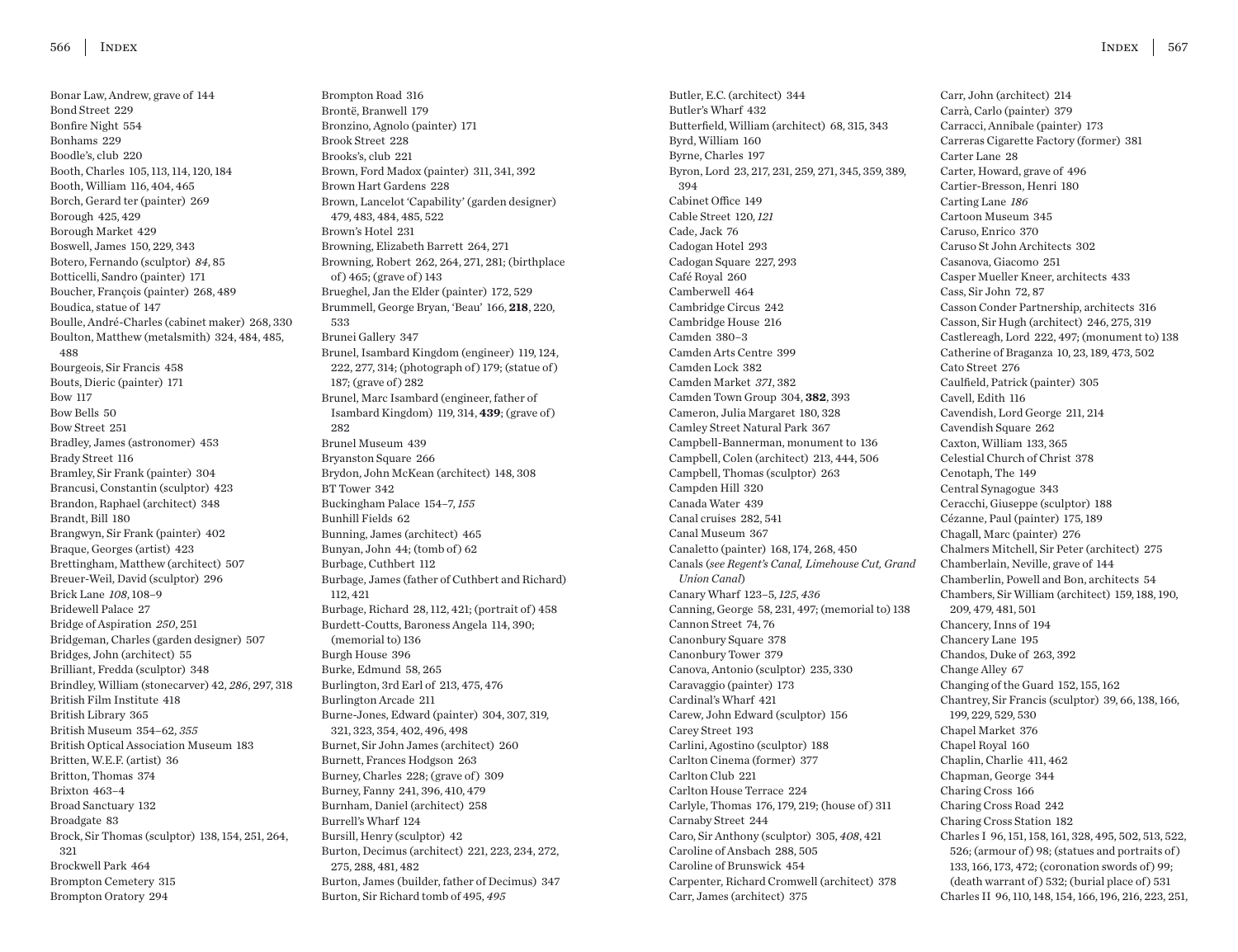307, 309, 444, 450, 452, 454, 472, 526, 529, 532; (church where baptised) 167; (funeral effigy of ) 146; (statue of ) 309 Charles X, King 232 Charles, Prince of Wales 52, 112, 169, 216, 220, 418 Charles Street 232 Charlotte, Princess, tomb of 531 Charlotte, queen of George III 479, 481, 531, 532 Charlotte Street 342 Chartered Insurance Institute 60 Charterhouse 374 Chartists 12, 99, 374 Chatterton, Thomas 201 Chaucer, Geoffrey 48, 79, 87, 185, 365, 429, 456, 462; (tomb of) 143 Chavalliaud, L.J. (sculptor) 281 Cheapside 48 Cheapside Hoard 56 Cheesegrater, the 70 Chelsea 306; (Bridge) 308; (Embankment) 308; (Flower Show) 552; (Football Club) 315; (Old Church) 312; (Pensioners) 309; (Physic Garden) 310: (Wharf) 314 Chesterfield, 4th Earl of 454, 506 Chesterton, G.K. 179 Cheyne Walk 311 Chihuly, Dale (glass sculptor) 325 Child family, bankers 23, 487 Chinatown, Chinese community 122, 242, *243* Chippendale, Thomas 242, 252, 485; (burial place of ) 167 Chipperfield, David (architect) 260 Chirico, Giorgio de (painter) 379, 423 Chiswick 474; (Chiswick House) 475–7, *476* Chopin, Frédéric 296 Christ Church Newgate Street, ruins of 41 Christ Church, Spitalfields 109, *110* Christ's Hospital, site of 41 Christian, Ewan (architect) 177 Christie, Agatha 398 Christie's 217 Christ the King, church of 348 Churchill Gardens 300 Churchill War Rooms 149 Churchill, Sir Winston **149**, 169, 220, 230, 231; (statues etc. of ) 58, 74, 130, 530; (church where married) 133; (memorial to) 135; (house where died) 319 Chute, John (architect) 508 Cibber, Caius Gabriel (sculptor) 78, 245, 291, 293, 516 Cipriani, Giovanni Battista (painter) 485, 488 City Hall 432

City of London 18ff City of London Corporation 20 City Road Basin 376 City Temple 42 City wall 18, 53, **57**, 91 Clapham 468 Clarence House 154 Claridge's 228 Clark, William Tierney (engineer) 472, 473, *473* Claude (Claude Lorrain, painter) 168, 174, 458 Clayton and Bell, stained glass artists 318 Clayton, the Rev. 'Tubby' 93 Clement's Inn 194 Cleopatra's Needle 180 Clerkenwell 372 Cleve, Joos van (painter) 455 Cleveland, Duchess of (*see Villiers*) Cleveland Row 161 Cleyn, Francis (painter and tapestry designer) 519, 532 Clifford's Inn 194 Clifton Nurseries 282 Clink Prison Museum 426 Clissold Park 404 Clive, Robert 149, 231 Clockmakers' Museum 58 Clooney, George 359 Cloth Fair 48 Clothworkers' Hall 86 Clown service, Dalston 406 Coade Stone 415 Cobbett, William 493 Cobden, Richard, memorial to 138 Cobden-Sanderson, Thomas 473 Cock Tavern 23 Cockerell, Frederick (architect, grandson of S.P. Cockerell) 252 Cockerell, Samuel Pepys (architect) 166, 245, 277 Cockneys 50, 105 Cocteau, Jean 241, *241* Coin Street Community Builders 420 Colcutt, Thomas Edward (architect) 265, 501 Colcutt and Hemp, architects 184 Cole, Henry 322 Coleridge, Samuel Taylor 200, 342, 389; (burial place of ) 389 Coles, George (architect) 377, 441, 465, 486 Coliseum 242 College of Arms 31 Collier, Edward (painter) 302 Collins, David (architect) 210 Collins, M.E. (architect) 486 Collins, Wilkie, grave of 282 Columbia Road Flower Market 114

Comper, Ninian (artist) 343 Conan Doyle, Sir Arthur 24, 122, 262, 528 Congreve, Colonel Sir William 441 Connaught Hotel 232 Connell Ward and Lucas, architects 399 Conner, Angela (sculptor) 224 Constable, John (painter) 59, 175, **303**, 328, 392, 393, 396 Constitution Hill 154 Cook, Captain James 119, 121, 332, 360, 448; (portrait of) 450 Cooke, Henry (painter) 309 Cooksey, A.W. (architect) 72 Cooper, Sir Edwin, architect 52, 92, 270, 501 Copley, John Singleton (painter) 59, 303 Copperfield Road 117 Coram, Captain Thomas 42, 351 Coram's Fields 351 Corbusier, Le (architect) 53, 330, 388, 418 Cork Street 230 Cornhill 68 Coronation Chair 144 Corot, Jean-Baptiste Camille (painter) 505 Correggio, Antonio da (painter) 171, 235, 236 Cotman, John Sell (painter) 303, 328, 362 Cotton, Sir Robert 365 County Hall 416 Courtauld Gallery 189 Courtauld, Samuel 189 Courtauld, Stephen 227, 456 Courtauld, Virginia 456 Couse, Kenton (architect) 468 Coutts' Bank 183 Covent Garden 246; (new market) 467 Coverdale, Miles 79 Coyzevox, Antoine (sculptor) 268 Crabtree, William (architect) 307 Cragg, Tony (sculptor) 306 Craigt, Pieter de (weaver) 519 Cranach, Lucas (painter) 189 Crane, Walter (artist) 321, 330 Cranmer, Thomas 101, 177, 413, 494 Craven Street 183 Craze, Romilly (architect) 412 Creecher, Thomas (carpenter) 73 Creed, Martin (artist) 306 Cremorne Gardens 314 Crespin, Paul (goldsmith) 111 Crimean War Memorial 223 Crippen, Dr Hawley Harvey 382 Cripplegate 54 Crisp, Quentin 208 Criterion Theatre 239 Critz, John de (painter) 450, 503

Croft, Henry 167 Cromwell, Oliver 10, 52, 55, 99, 142, 148, 186, 353, 372, 475, 496, 513, 532; (statue of ) 130; (death mask of  $\big)$  56 Cromwell, Thomas 65, 379, 496 Crosby Hall 313 Crosby, Sir John 82, 313 Crown Jewels 99 Croxton, John (builder) 58 Cruciform Building 349 Crunden, John (architect) 221 Crutched Friars 86 Crystal Palace 288, *460*, 461 Cubitt Bevis, Leslie (sculptor) 312 Cubitt, James (architect) 378 Cubitt, Thomas (builder) 295, 300, 311, 348, 362, 364 Cubitt Town 123 Cubitt, William (engineer) 247, 431 Cuming Museum 463 Cundy, Thomas (architect) 295, 300, 315 Cure, Cornelius (sculptor) 139, 142 Cure, William (sculptor, father of Cornelius) 142 Curtain Theatre 112 Curzon Street 233 *Cutty Sark* 442 Cuyp, Aelbert (painter) 173 Cycle hire 540 Dadd, Richard (painter) 240, 304 Dahl, Michael (artist) 178, 292 *Daily Courant, The* 22 Daily Express building 26 Daily Telegraph building 25, *26* Dalí, Salvador (painter) 400, 424 Dalou, Jules (sculptor) 66 Dalston 406 Damer, Anne Seymour (sculptor) 504, 509 Danby, Francis (painter) 304 Dance, George the Elder 62, 72, 83, 87 Dance, George the Younger 43, 46, 57, 60, 61, 62, 72, 112, 196, 490 Dance, Nathaniel (painter) 450 Danes 8, 187 Dartmouth Park 391 Darwin, Charles 136, 332, 347 Dasent, Arthur Irwin 239 Davies, Margaret Llewelyn 396 Davis, Arthur Joseph (architect) 64, 82, 215, 222, 260 Davis & Emmanuel, architects 27 Davy, Sir Humphrey 221, 231, 274 Day, Paul (sculptor) 153, *366* Dean Street 245 Debenhams, department store 258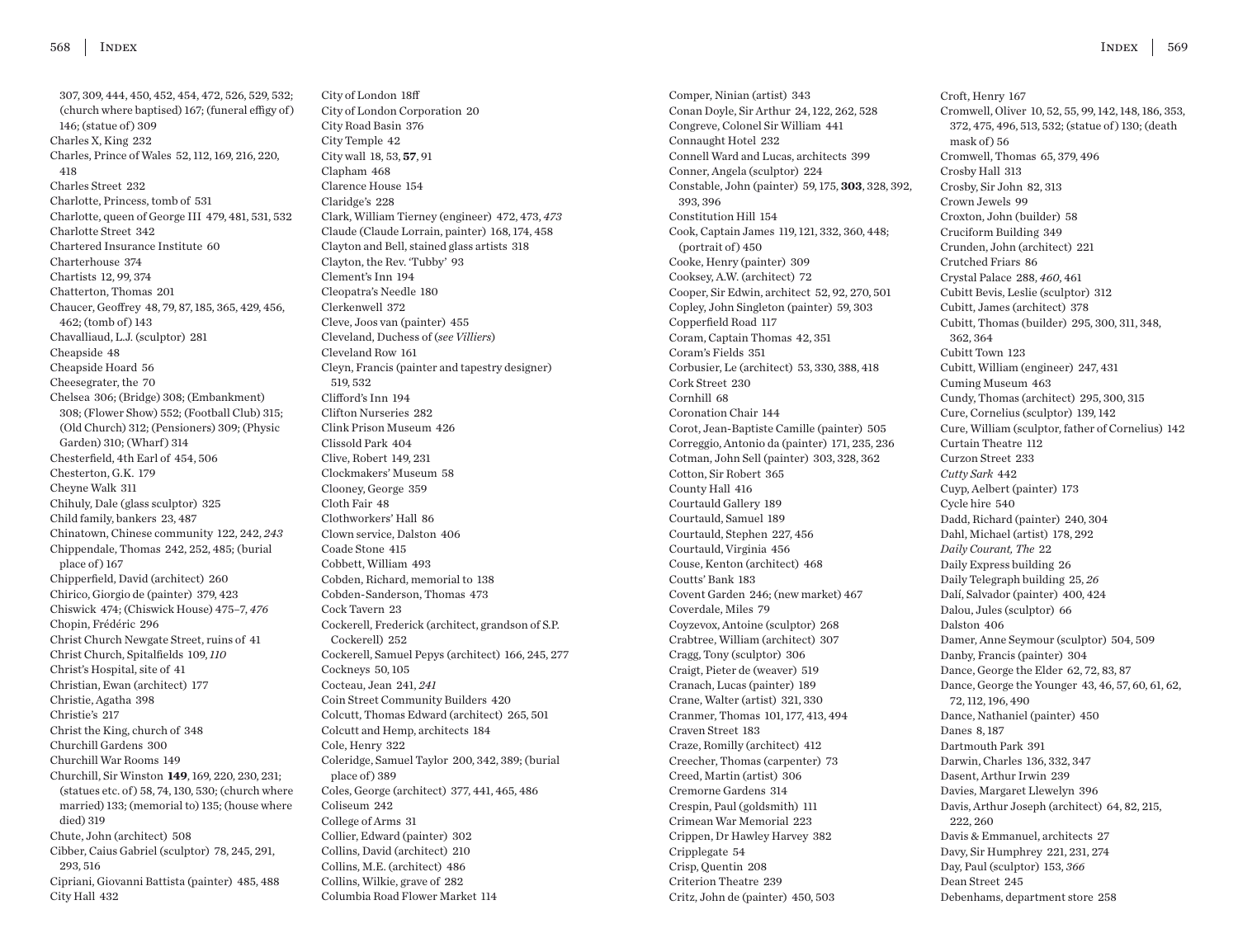Dee, Dr John 494 Defoe, Daniel 61, 62, 88, 404 Degas, Edgar (artist) 175, 423 Delacroix, Eugène (painter) 175 De Morgan, William and Evelyn (artists) 469 Denmark Hill 464 Dennis Severs' House 111 Deptford 437 Derain, André (artist) 423 Dermoulen, Louis (weaver) 519 Desenfans, Noel 458 Design Museum 321, 433 Devereux, Robert, Earl of Essex 101 Devil Tavern, site of 23 Devonshire House 216 Diana, Princess of Wales 161, 291, 294; (Memorial Fountain) 289 Dick, Sir William Reid (sculptor) 38, 147, 226, 272, 531 Dickens, Charles 24, 67, 68, 86, 121, 123, 125, 126, 131, 183, 184, 194, 201, 222, 252, 353, 373, 394, 410, 430, 443, 457, 466; (church where married) 308; (museum) **352**; (grave of ) 144 Dietrich-Bonhoeffer-Kirche 459 Digby, Sir Everard 100 Dilly Boys 208 Dirty Dick's 85 Disraeli, Benjamin 52, 191, 226, 231; (church where baptised) 42; (church where married) 229; (house where died) 233; (memorial to) 138; (statue of ) 130 D'Israeli, Isaac 72 Dissolution of the Monasteries 28, 45, 134, 374, 406, 484 Dixon/Jones, architects 169, 177, 189 Dixon, Joseph (architect) 466 Dobson, William (painter) 450, 477 Docklands 118ff Doggett's Coat and Badge race 420 Doll, Charles Fitzroy (architect) 347, 348 Dolphin Square 300 Dominicans 28 Don Saltero's coffee house 311 Donatello (sculptor) 329 Donkin, Bryan 433 Donmar Warehouse 253 Donne, John 23, 29, 49, 194, 195; (monument to) 38 Dorchester Hotel 226 Dorset Square 270 Dou, Gerrit (painter) 172 Double-decker buses 335 Douglas, Lord Alfred (Bosie) 285, 392 Doves Press 473

Downes, Giles (architect) 530 Downing Street 150 D'Oyly Carte, Richard 184, 185, 242 Drake, Sir Francis 205, 437, 448 Drake, Lindsay (architect) 277 Draper, Hew 100 Drapers' Hall 64 Drummond's Bank 166, 220 Drury Lane 251 Dryden, John 132, 143, 252 Duccio di Buoninsegna (painter) 169 Duchamp, Marcel (artist) 423 Dudley, Guildford 101 Dufy, Raoul (painter) 423 Duke Street 228 Duke of York Column 224 Dukes Hotel 217 Dulwich 457 Dunn, Thomas (sculptor) 110 Dürer, Albrecht (artist) 171, 362 Durward Street 116 Dutch Church 65 Duveen, Lord 301 Dyck, Sir Anthony van (painter) 158, 173, 178, 302, 395, 413, 459, 477, 498, 503, 529 Dyers' Hall 75 Dykes Bower, Stephen Ernest (architect and designer) 36, 49 Ealing 490 Eames, Charles and Ray (designers) 330 Earl's Court 321 East End 105ff East India Club 219 East India Company 70 East India Dock 118, 125 East London Mosque 115 Eastcheap 77 Eastlake, Sir Charles 168 Easton, Hugh (artist) 141 Edgar, King 99, 457 Edgware Road 276 Edis, Robert (architect) 270 Edward I 28, 52, 96, 97, 101, 145, 166; (tomb of ) 143 Edward III 131, 499, 526; (manor house of ) 433; (sword of) 531; (funeral effigy of) 146; (tomb  $of$ ) 142 Edward IV 402, 456; (tomb of ) 531 Edward V, purported tomb of 141 Edward VI 27, 41, 65, 403; (birthplace of) 513;  $($ portrait of $)$  177 Edward VII 41, 215, 323, 476; (tomb of ) 531 Edward VIII 502, 532

Edward the Confessor 129, 134; (chapel of ) 142;

(sapphire of) 100 Edwards, A.O. (architect) 226 Edwards, Francis (architect) 113 Edwards, John Passmore 107, 350 Edwin, Richard (builder) 259 Eel Pie Island 504 Eisenhower, President 226 El Vino's, wine bar 23 Elcock & Sutcliffe, architects 25 Eleanor of Castile 143, 166 Eleanor, Duchess of Gloucester 443 Eleanor, queen of Henry III 122 Electric Avenue 463 Electric Cinema 280 Elephant and Castle 462 'Elephant Man' 115 'Elgin' Marbles 176, 359 Eliot, George 229, 390 Eliot, T.S. 260, 347 Elizabeth I 18, 96, 97, 101, 132, 134, 160, 161, 205, 311, 372, 374, 437, 451, 454, 494, 499; (birthplace of ) 443; (likenesses of ) **24**, 178, 448; (prayer book of ) 413; (funeral effigy of ) 146; (tomb of ) 139 Elizabeth II, Queen 158, 160, 525 Elizabeth, The Queen Mother 153, 531 Elizabeth, queen of Edward IV 433 Elizabeth Tower 129, 130 Elizabeth of York 98, 141, 146 Elle, Ferdinand (painter) 477 Ellis, William Webb 187 Elphick, Harold (architect) 83 Elsing Spital, site of 60 Elsyng Palace 403 Eltham 455 Ely Place 372 Emberton, Joseph (architect) 209 Emin, Tracey (artist) 306 Emirates Air Line 125 Emirates Stadium 380 Emmett, William (carver) 309 Enfield 403 Engströmer, Rolf (designer) 456 Epstein, Jacob 39, 49, 143, 163, 183, 263, 276, 289, 305, 312, 321, 345; (house where died) 319;  $(grave of) 496$ Ermine Street 81, 404 Ernst, Max (artist) 397, 424 '*Eros*', statue *206*, 207 Erskine, Ralph (architect) 472 Escoffier, Auguste 185 Estorick Collection 379 Ethelred II, King 86 Eton College 533

Euston Arch 362, *363* Euston Road 362 Euston Station 362 Evans, David (sculptor) 58 Evelyn, John 23, 77, 197, 211, 223, 310, **438**, 493 Eworth, Hans (painter) 190, 503 Execution Dock 119, 120 Exmouth Market 376 Eyck, Jan van (painter) 171 Fan Museum 451 Faraday, Michael 230, 392 Farm Street Church 232 Farmer, William (stonecarver) 42, *286* Farmers' and Fletchers' Hall 48 Farrell, Terry (architect) 54, 120, 182, 409 Fashion and Textile Museum 433 Fawke, William (sculptor) 300 Fenchurch Street 87 Fenton House 392 Fenwick, department store 259 Ferries on the Thames 441, 506, 541 Festivals, annual 551 Festival of Britain 417 Fetter Lane 24 Fiddian-Green, Nic (sculptor) 288 Fielding, Henry 31, 493 Fields, Gracie 399 *Fighting 'Temeraire', The* 175 Finchley 401 Finsbury Circus and Square 61 Fisher, Bishop John 91, 97, 313 Fisher, Kitty 396 Fishmongers' Hall 79 Fitch, Sir Thomas (builder) 532 Fitzgerald, Percy (sculptor) 187, 201 Fitzrovia 341 Fitzroy Square 341 Fitzroy Tavern 342 Flamsteed, John 446, 452 Flaxman, John (sculptor) 38, 39, 110, 138, 156, 157, 199, 249, 324, 344, 348, 415 Fleet Prison, site of 32 Fleet Street 22–6 Fleet, river 22, 399 Fleming, Alexander 39, 277 Fleming, Ian 221 Flitcroft, Henry (architect) 344 Florence Nightingale Museum 415 Flower, Sir William 333 Foley, John Henry (sculptor) 223, 318 Fonteyn, Margot 169 Food and drink 549ff Foot Guards 162 Ford, Edward Onslow (sculptor) 144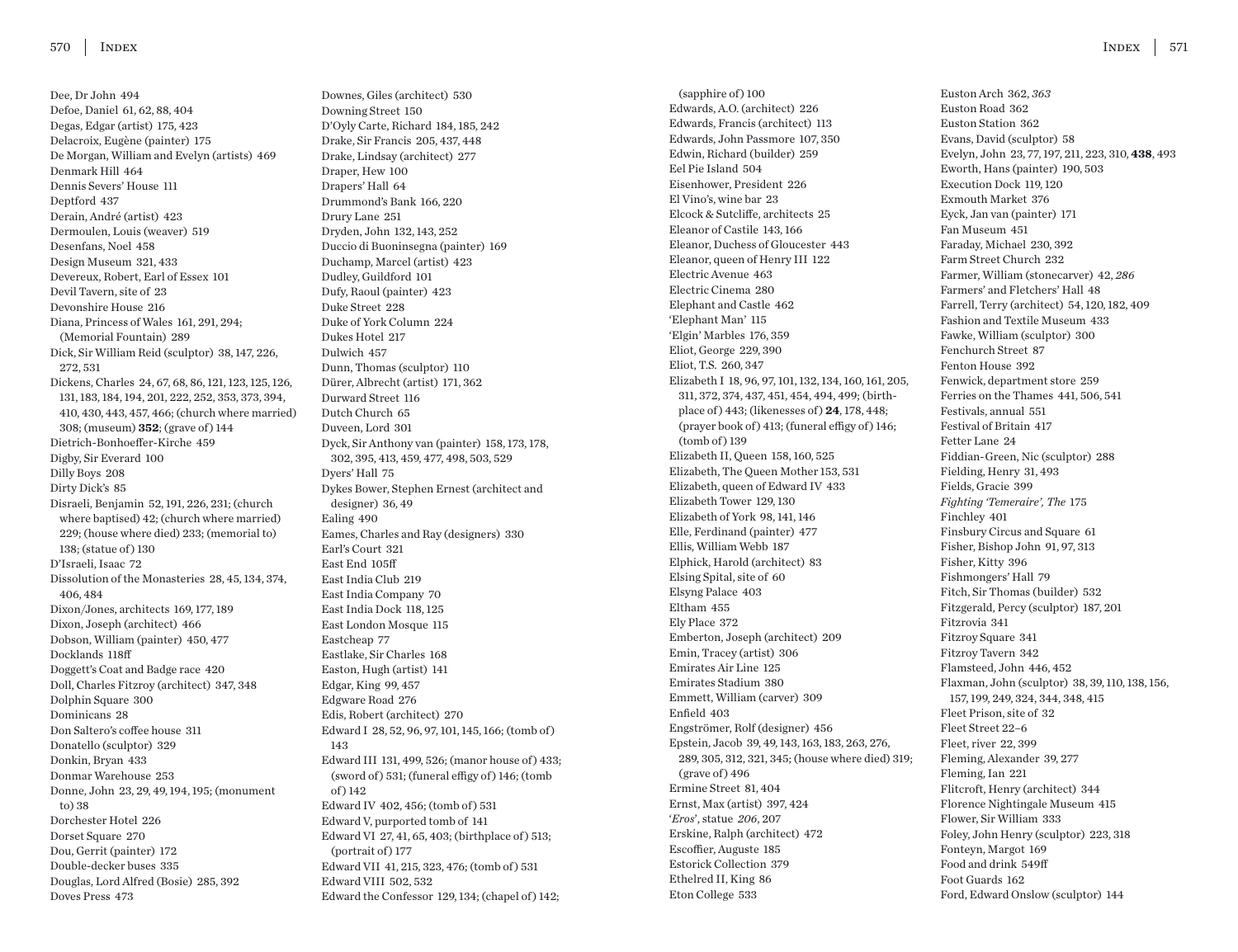Foreign Office building 148 Forest Hill 459 Fortnum & Mason 209 Forty Hall 403 Foster, Sir Norman (and Partners, architects) *19*, 54, 71, 124, 214, 356, *408*, 421, 432 Founders' Hall 76 Foundling Museum 351 Fournier Street 109 Fourth plinth (Trafalgar Square) 166 Fowke, Francis, engineer 317, 322, 323 Fowler, Charles (architect) 247, 486 Fox, Charles James 136, 221, 476 Fox, Charles W. (architect) 231 Fox, George 62 Foyles, bookshop 242 Fragonard, Jean-Honoré (painter) 269 Frampton, George (sculptor) 264 Franciscans 28, 41, 85 Frank, Thomas Peirson (engineer) 468 Franklin, Benjamin 48, **183**, 268 Franklin, Sir John 138, 223, 448 Free Trade Wharf 121 Freemasons' Hall 252 Freud, Anna 400 Freud, Lucian (painter) 179, 305 Freud, Sigmund 399–400 Friends' House 364 Frieze Art Fair 272, 554 Frink, Dame Elizabeth (sculptor) 40, 114, 226, 296 Frith, Richard (bricklayer) 243 Frith Street 246 Frith, William Powell (painter) 236, 304 Frith, William Silver (sculptor) 187 Frogmore House 532 Frognal 399 Fry, Elizabeth 43, 52, 392, 394 Fry, Roger (artist) 190, 341, 389 Fulham 314 Fulham Palace 315 Furnival's Inn 194, 201 Fuseli, Henry (artist) 343 Fusilier Museum 100 Gabo, Naum (sculptor) 276, 424 Gabriel's Wharf 420 Gainsborough, Thomas (painter) 166, 175, 189, **223**, 270, 302, 394, 395, 459; (burial place of ) 478 Galsworthy, John 184, 393 Gamble, James (artist) 323 Gandy Deering, J.P. (architect) 227 Garbo, Greta 169 Garden Museum 414

Garibaldi, Giuseppe 370 Garnier, Daniel (silversmith) 521 Garrick Club 252 Garrick, David 25, 184, 221, 251, 265, 394, 475;  $(grave of) 143$ Garrison, Len 464 Garter, Order of 526 Gascars, Henri (painter) 450 Gaskell, Mrs Elizabeth 314 Gatti, Carlo 367 Gatwick Airport 537 Gaudier-Brzeska, Henri (artist) 305 Gaulle, General Charles de 222, 224, 232 Gay, John 503, 506 Gayer, Sir John 71 Geary, Stephen (architect) 390 Geffrye Museum 112 Gelder, Aert de (painter) 459 Gentileschi, Orazio (painter) 153, 173, 450 George I 228, 442 George II 150, 228, 251, 351, 493, 499, 506; (statue of) 445; (burial place of) 141 George III 159, 160, 166, 212, 251, 479; (statue of ) 532; (waxwork of ) 481; (burial place of ) 531 George IV 122, 155, 157, 186, 221, 224, 269, 357, 365, 429; (at Windsor) 526ff; (statues of ) 166, 529; (burial place of ) 531 George V, tomb of 531 George VI, tomb of 531 George, Duke of Clarence 101 George, Sir Ernest (engineer) 75, 425 George Inn, Borough 429 George, Trew and Dunn, architects 162 Géricault, Théodore (painter) 175 Gerrard Street 242 Gertler, Mark (artist) 112, 276, 304 Gestetner, Sigmund 388 Gheeraerts, Marcus the Younger (painter) 178, 503 Gherkin, the *19*, 71 Giacometti, Alberto (artist) 424 Gibberd, Frederick (architect) 272 Gibbon, Edward 132, 221, 496 Gibbons, Grinling (carver) 36, **77**, 98, **210–11**, 291, 292, 309, 330, 438, 517, 518, 519, 521, 522, 529, 530; (works attributed to) 93; (burial place of ) 248 Gibbons, Orlando 160 Gibbs, James (architect) 46, 167, 187, 213, 265, 505; (burial place of ) 271 Gibson, John (architect) 65 Gibson, John (sculptor) 138 Gibson Square 378 Gilbert, Sir Alfred (sculptor) 154, *206*, 207

Gilbert & George (artists) 306 Gilbert and Sullivan 38, 180, 181, 185 Gill, Eric (artist) 163, 261, 297, *297*, 298, 321 Gillette Corner 486 Gillray, burial place of 211 Gilman, Harold (painter) 304, 382 Giltspur Street 44 Ginner, Charles (painter) 304 Giorgione (painter) 172 Giotto di Bondone (painter) 169 Giovanni da Maiano (sculptor) 514 Giovanni di Paolo (painter) 169 Gipsy Hill 469 Girtin, Thomas (painter) 328, 362 Gladstone, William Ewart 191, 209, 222, 231; (memorial to) 138 Gleizes, Albert (artist) 423 Globe Theatre, site of 425 Globe Town 116 GMW Partnership, architects 68 Gog and Magog 58 Gogh, Vincent van (painter) 175, 463 Golborne Road 281 *Golden Hinde* 426 Golden Mile 486 Golden Square 244 Golders Green 400 Goldfinger, Ernő (architect and designer) *230*, 231, 264, 281, **397**, 462 Goldie, Edward (architect) 266 Goldsmith, Oliver 379 Goldsmiths' Hall 52 Gollon, Chris (artist) 114 Goodhart-Rendel, H.S. (architect) 162 Gordon Riots 32, 63, 394 Gordon, General Charles 38, 136, 529 Gore, Spencer (painter) 382 Gormley, Antony (sculptor) 365 Gossaert, Jan (painter) 172 Gould, James (architect) 83 Gouthière, Pierre (metalworker) 268 Gower, John, tomb of 427 Gower Street 347 Goya, Francisco de (painter) 174, 236 Graham, Rodney (sculptor) *107*, 108 Grand Union Canal 281 Grant, Duncan (artist) 304, 341, 348 Grant Museum of Zoology 349 Gray, Thomas 320, 533 Grays Antique Centre 229 Gray's Inn 200 *Great Eastern* 124 Great Exhibition 210, 288, 316, 322, 334, 461 Great Fire 18, 24, 44, 86, 92, 203

Great Howland Dock 118, 439 Great Ormond Street 353 Great Scotland Yard 150 Great Stink, the 147 Greathead, Sir Henry (engineer) 66 Greco, El (painter) 174 Greek Street 246 Green Park 216 Green, William Curtis (architect) 226 Greenaway, Kate 399 Greenwich *436*, 442ff Greenwich Foot Tunnel 125 Greenwich Power Station 443 Gresham, Sir Thomas 66, 82, **201**, 487 Gresham Street 52 Greuze, Jean-Baptiste (painter) 268 Grey, Lady Jane 101, 484 Grey, Ruth 471 Greyworld, sound artists 522 Gribble, Herbert (architect) 295 Griffier, Jan the Younger (painter) 59 Grimaldi, Joseph 406 Grimes, F.W. 27 Grimshaw, Nicholas (architect) 419 Gris, Juan (artist) 423 Grocers' Hall 52 Gronniosaw, Ukawsaw 106 Gropius, Walter (architect) 76, 398 Grossmith, George 270, 380 Grossmith, Weedon 379, 380 Grosvenor Chapel 232 Grosvenor family 225, 295 Grosvenor Gardens 296 Grosvenor House Hotel 226 Grosvenor Square 226 Guardi, Francesco (painter) 174, 268 Guards' Chapel 162 Guards' Museum 162 Guercino (painter) 173, 459 Guildhall 57 Guildhall Art Gallery 58 Gundulf, Bishop of Rochester 97 Gunn, Sir James (painter) 179 Gunnersbury Park 489 Guoman Tower Hotel 104 Gustafson, Kathryn (landscape architect) 289 Guy's Hospital 430 Gwyn, Nell 196, 223, 251, 388, 472, 532; (church where buried) 167 Haakon IV, King of Norway 100 Haberdashers' Hall 45 Hackney 405 Hadid, Zaha (architect) 117, 290 Hadley High Stone 403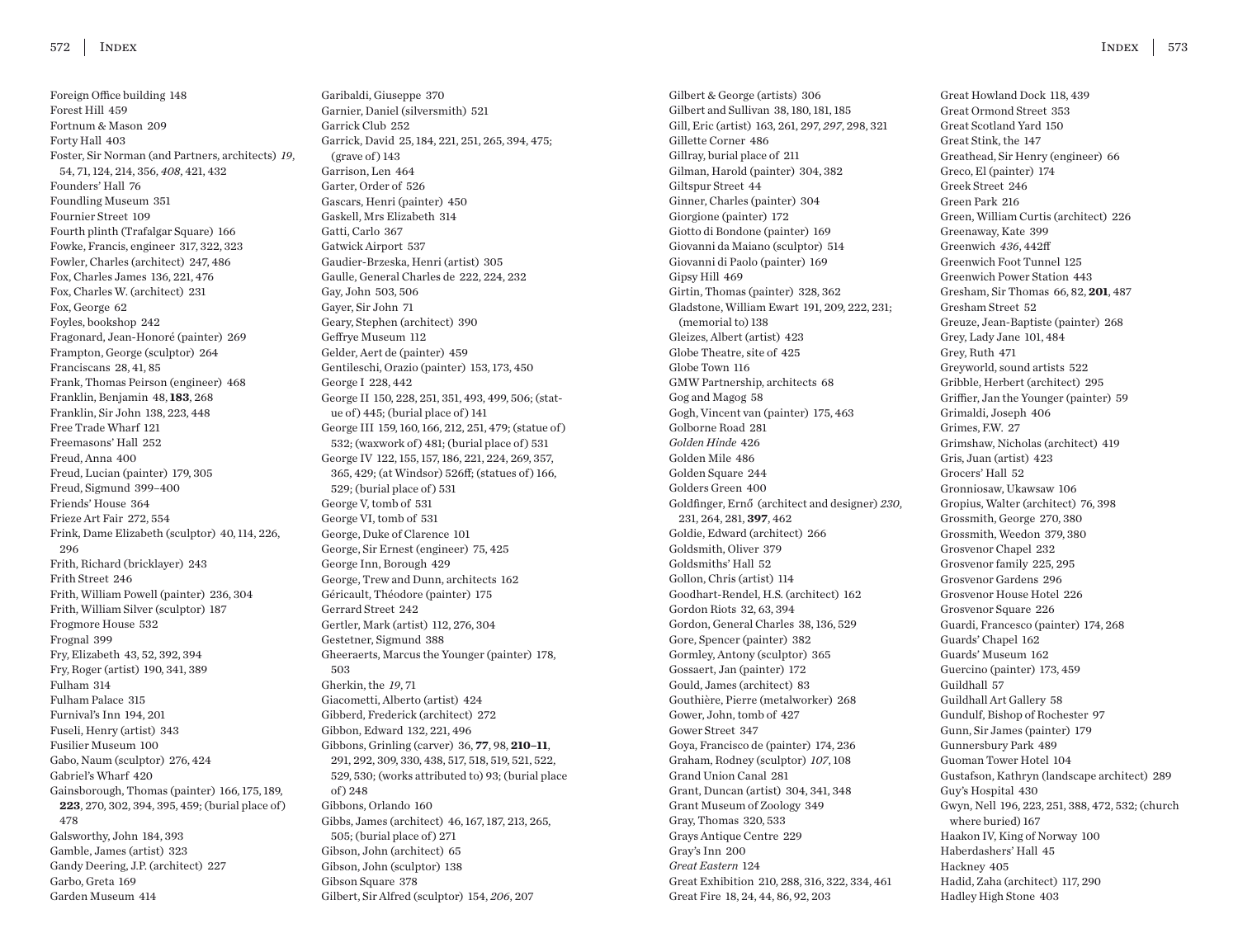Haile, Prior John 487 Hakewill, Henry (architect) 296 Halley, Edmund 453 Hallfield Estate 277 Hals, Frans (painter) 269 Ham House 502 Hamilton, Emma, Lady 124, 229, 498; (portraits of ) 396, 498 Hamilton, Richard (artist) 424 Hamilton, Sir William 229, 355, 358, 359, 498 Hamley's, toyshop 260 Hammersmith 471 Hammersmith Bridge 472 Hampstead 391 Hampstead Garden Suburb 400 Hampstead Heath 398 Hampton Court *512*, 513ff Hancock, John (sculptor) 65 Handel, George Frideric 71, 160, **228**, 229, 351, 410, 493; (house of) 228; (sculpture of) 329;  $(grave of) 144$ Hanover Square 229 Hanson, Joshua 320 Hard Rock Café 216 Hardwick, Philip (architect) 45, 46, 52, 65, 103, 104, 122, 195, 362, 364 Hardwick, Philip Charles (architect, son of Philip) 195, 277, 364 Hardwick, Thomas (architect, father of Philip) 46, 248, 271, 276 Hardy, Thomas 144, 367; (Hardy Tree) 367 Harley, Edward, Earl of Oxford 262 Harley, Robert 354, 365 Harley Street 264 Harold Harefoot, King 187 Harold Pinter Theatre 240 Harris, E. Vincent (architect) 149, 227 Harris, Renatus (organmaker) 204; (works attributed to) 88 Harris, Thomas (clockmaker) 23 Harrison, John (clockmaker) 58, 453 Harrison, Thomas, regicide 166 Harrods, department store 294, *295* Harrods Depository 492 Harvard, John 427, 429 Harvey Nichols, department store 293 Harvey, William 45 Haste, Kendra (sculptor) 96 Hastings, Warren, memorial to 138 Hastings, William, 1st Baron 101 Hatchard's, bookshop 209 Hatton, Sir Christopher 372 Hatton Garden 370 Haverfield, John (landscape architect) 491

Hawkins, Benjamin Waterhouse (sculptor) 462 Hawkins, Rohde (architect) 468 Hawkshaw, John (architect) 182 Hawksmoor, Nicholas (architect) 24, 62, 68, 69, **109**, *110*, 120, 122, 135, 290, 293, 345, 444, 517; (works attributed to) 49, 74, 75, 81 *Hay-Wain, The* 175 Haydon, Benjamin Robert 178, 281 Hayls, John (artist) 178 Hayman, Francis (painter) 178, 302 Haymarket 239 Hays Galleria 431 Hayter, Sir George (painter) 178 Hayward Gallery 418 Hayward, John (artist) 51, 75 Haywood, William (engineer) 42 Hazlitt, William 42, 246 Heal's department store 344 Heaps, Stanley (architect) 489 Heath, William, caricaturist 236 Heatherwick, Thomas (designer) 277 Heathrow Airport 537 Heine, Heinrich 183 Heming, Thomas (goldsmith) 111 Hendrix, Jimi 228, 280 Hennequin de Liège (sculptor) 142 Henning, John (sculptor) 221 Henrietta Maria, Queen 161, 189, 216, 450 Henry II 78, 203, 526 Henry III 75, 96, 97, 98, 101, 134, 185, 203, 526; (tomb of ) 139, 143 Henry IV 456 Henry V 100, 429, 456 Henry VI 97, 98, 533; (tomb of ) 531 Henry VII 186, 443, 499; (likenesses of ) 177, 329; (Lady Chapel of ) 139.–42, *140*; (death mask of ) 146; (tomb of) 141 Henry VIII 27, 45, 62, 65, 91, 98, 123, 129, 148, 159, 161, 243, 262, 272, 288, 312, 313, 426, 437, 440, 454, 494, 502; (and Hampton Court) 513ff; (birthplace of) 443; (armour of) 98, 158, 529; (church where baptised) 451; (portrait of ) 177; (tennis courts of ) 149; (burial place of ) 531 Henslowe, Philip 422, 457 Hepworth, Dame Barbara (sculptor) 259, 305, 467 Her Majesty's Theatre 240 Heraclius, Patriarch of Jerusalem 203 Heron, Patrick (painter) 305 Heron Tower 83 Hertford, Marquesses of 266ff Herzog & de Meuron, architects 422 Hess, Dame Myra 176 Hess, Rudolf 101, 468

Hicks, John (landscape architect) 342 Highbury 379 Highgate 387; (Cemetery) *386*, 389 Highmore, Joseph (painter) 521 Highpoint One and Two 388 Hill Garden and Pergola 394 Hill, Sir Rowland, statue of 41 Hill, William (organmaker) 80 Hillary, Sir Edmund, watch of 58 Hilliard, Nicholas (painter) 326, 328, 329 Hilton, Roger (painter) 305 Hirst, Damien (artist) 306 HMS *Belfast* 431 HMS *President* 27 Hoare family, bankers 23, 493 Hoare family, philanthropists 394, 404 Hobbema, Meindert (painter) 168, 173 Hockney, David (artist) 305 Hodgkinson, Patrick (architect) 351 Hogarth, William (painter) 46, *346*, 351, 352, 373, 394, 413, 487; (*Election*) 199; (*Marriage à la Mode*) 175; (*Rake's Progress*) 199; (birthplace of ) 48; (font where baptised) 48; (church where married) 281; (house of) 475; (portrait of ) 178; (self-portrait) 302; (tomb of ) 475 Hogg, Quintin 261, 264 Hokusai, Katsushika (artist) 361 Holbein, Hans the Younger 71, 158, 160, 177, 328, 413; (*The Ambassadors*) 27, 172 Holborn Bars 201 Holborn Circus 370 Holborn Viaduct 42 Holbourne, river 22, 42 Holden, Charles (architect) 183, 347, 486, 489 Holford, Lord (architect) 78 Holland, Henry (architect) 149, 198, 209, 221, 224 Holland Park 320 Hollar, Wenceslaus (etcher) 133, 428 Holloway 380 Holman Hunt, William (painter) 38, 59, 304, 321; (burial place of) 39 Holofcener, Lawrence (sculptor) 230 Holst, Gustav 472, 493 Holy Trinity, Brompton 294 Holy Trinity, Clapham 468 Holy Trinity, Dalston 406 Holy Trinity, Sloane Square 307 Home House 265 Honourable Artillery Company 61 Honthorst, Gerrit van (painter) 520 Hooch, Pieter de (painter) 172, 269 Hoogstraten, Samuel van (painter) 172 Hooke, Robert (polymath) 24, 31, 32, 41, 68, 78, 80, 451; (works attributed to) 64

Hooker, Sir William 482 Hoover Building 486, *486* Hop Exchange 429 Hope, theatre 422 Hopkins, Michael (and partners, architects) 74, 398 Hopper, Thomas (architect) 221 Hoppner, John (painter) 396, 455 Hopton Street 421 Horn, Rebecca (artist) 425 Horniman, Frederick John 431, 459, 460 Horniman Museum 459 Horse Guards 152 Horseferry Road 299 Hosking, William (architect) 404 Hotels 542ff Houdon, Jean-Antoine (sculptor) 268 Houndsditch 106 House of Commons 130, 131 House of Fraser, department store 258 House of Lords 130, 131 House of St Barnabas 246 Household Cavalry 152, 162; (museum) 532 Houston, Lady 394 Howard, Catherine 96, 101, 426, 484; (ghost of ) 517 Howard de Walden Estate 262 Howard, Henrietta, Countess of Suffolk 506 Howard, Philip, Earl of Arundel 101 Howard, Thomas, Earl of Arundel 173, 365 Hoxton 113 HQS *Wellington* 187 Hudson, Thomas (painter) 450 Huguenots 105, 109, **111**, 189, 244, 492, 518 Humphrey, Duke of Gloucester 442, 443, 454 Hungerford Bridge 417 Hunt, Leigh 429 Hunter, John 167, 197 Hunterian Museum 197 Hurlingham Club 315 Hyde Park 288 Hyde Park Barracks 289 Hyde Park Chapel 316 Hyde Park Corner 234 I'Anson, Edward (architect) 69 ICA (*see Institute of Contemporary Arts*) Imperial College London 316 Imperial War Museum 412 Imperial Wharf 314 Ingres, Jean-Auguste-Dominique (painter) 175 Inns of Chancery 194 Inns of Court 194 Institute of Contemporary Arts 153 Institute of Directors 223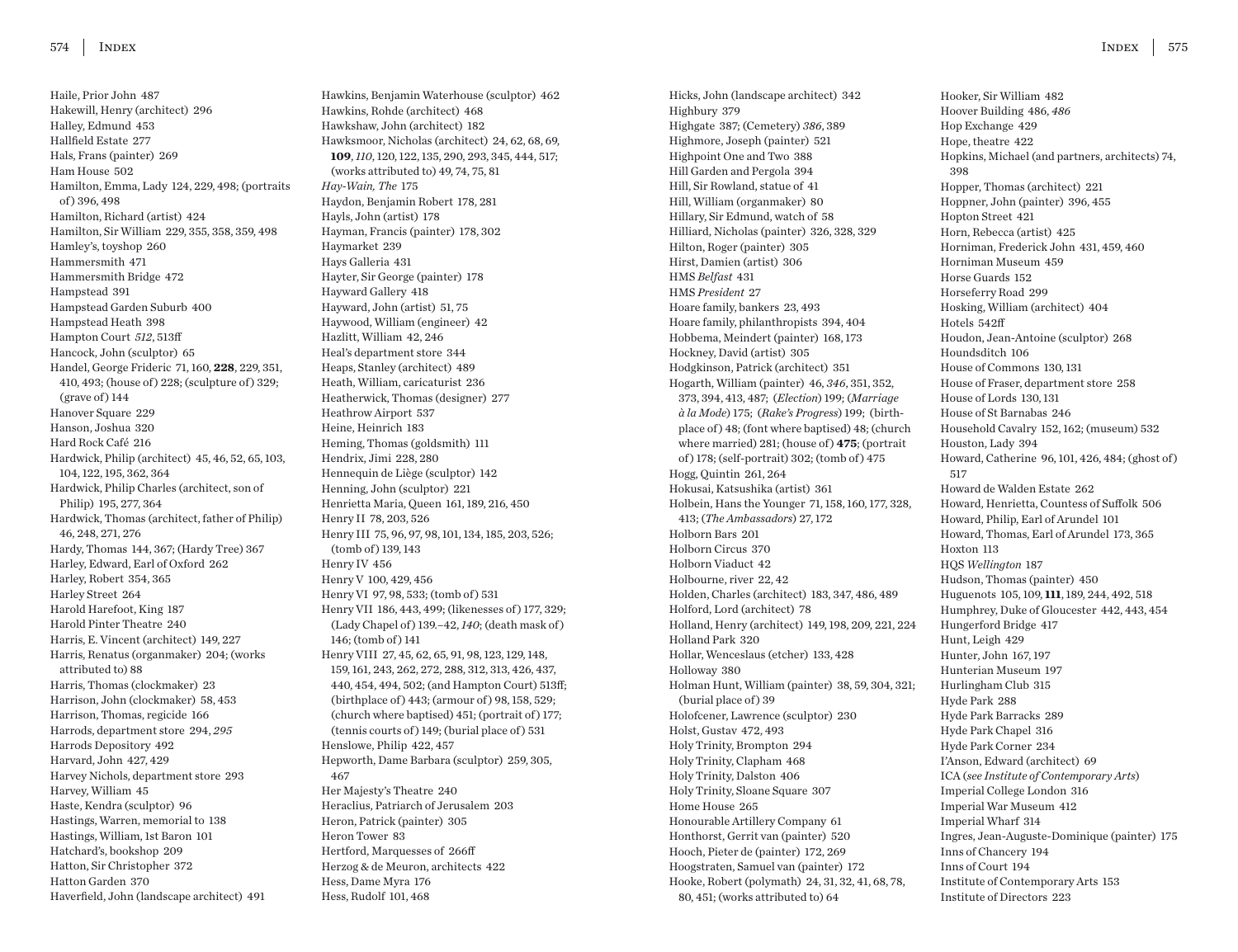Inward, William and Henry (architects) 364 Ionides, the Hon. Nellie 505 Ironmongers' Hall 54 Irving, Henry, grave of 143 Island Gardens 125 Isle of Dogs 123 Isleworth 487 Islington 376 Islip, Abbot 134, 138, 144 Ismaili Centre 316 Isokon Building 398 Iveagh Bequest 395 Jack the Ripper 116 Jackson, Philip (sculptor) 153, 300 Jacobsen, Arne (architect and designer) 293 Jacomb-Hood, J.W. (architect) 419 Jamaican community, Jamaicans 463 James I 132, 145, 151, 203, 374, 442, 443; (burial place of ) 141 James II 148, 185; (portrait of ) 450 James, Geraldine (sculptor) 467 James, Henry 312 James, John (archtitect) 62, 229, 261, 504 Jamme Masjid 109 Janyns, Henry (mason) 531 Jeffreys, Judge 11, 101, 120, 121, 132, 204; (portrait of) 178; (burial place of) 60 Jekyll, Gertrude (garden designer) 396, 528 Jell, G. Thrale (architect) 218 Jenkins, Gilbert (architect) 301 Jenkins, Thomas (silversmith) 324 Jensen, Gerrit (cabinet maker) 292, 518, 519 Jermyn, Henry 216, 219 Jermyn Street 217 Jestico + Whiles, architects 210, 491 Jewel Tower 131 Jewish communities, Jews in London 52, 105, 109, 110, 116, 276, 370, 400, 401, 404, **405** Jewish Cultural Centre 394 Jewish Museum 381 Joan, mother of Richard II 96 Joass, John James (architect) 60, 61, 275, 278 John, Augustus (artist) 169, 308, 342, 348 John of Gaunt 185, 372 John of Gloucester (mason) 134 John, King 439, 464, 465, 532 John Lewis, department store) 259 John of St Albans (stonecarver) 138 John, William Goscombe (sculptor) 181 Johnson, Boris 540 Johnson, John (architect) 279 Johnson, Dr Samuel 24, **25**, 151, 187, 201, 265, 373, 396; (house of ) 25; (statue of ) 38; (grave of ) 143

Johnston, Edward (typographer) 474 Jones, Adrian (sculptor) 234 Jones, Christopher 440 Jones, Glyn (artist) 27 Jones, Sir Horace (architect) 22, 45, 57, 69, 79, 101 Jones, Inigo (architect) 34, 148, **151**, 161, 247, 248, 320, 345, **365**, *436*, 449, 477; (church where baptised) 46; (portraits of ) 213, 450, 477; (burial place of) 31; (works attributed to) 196 Jongh, Claude de (painter) 395 Jonson, Ben 23, 49, 112, 132, 148, 195, 422, 429, 463; (grave of ) 136 Jonzen, Karin (sculptor) 60 Jopling, Jay 219 Jubilee Gardens 417 Jumeirah Carlton Tower 296 Kandinsky, Vassily (artist) 424 Kandler, Charles (silversmith) 324 Karlowska, Stanislawa de (painter) 382 Katherine of Aragon, Queen 103, 531 Kauffmann, Angelica (painter) 213, 244, 485 Keats, John 355, 389, 394, 396, **398**, 403, 430; (birthplace of) 61; (font where baptised) 83; (house of) 398 Kelsey, Charles (sculptor) 22 Kennedy, J.F. 319 Kennington 462 Kensal Green Cemetery 282 Kensington 316ff Kensington Gardens 289 Kensington Gore 318 Kensington High Street 319 Kensington Palace 290–3, *291* Kensington Square 319 Kent, William (architect and artist) 136, 149, 150, 213, 214, 231, 291, **292**, 448, 475, 476, 477, 489, 516, 520, 521 Kentish Town 380 Kenwood House 395 Kew Bridge Steam Museum 483 Kew 478–83; (Kew Palace) 479 KFP architects 83 Kidd, Captain 120, 126 Kilburn 282 King Edward VII Memorial Park 121 King George V Dock 118, 125 King Henry's Mound 502 King, Laurence (architect) 51 King, Philip (sculptor) 305 King, Thomas (painter) 453 King's College London 186 King's Cross Station 366 King's Road 307

Kingston upon Thames 522 Kingsway 354 Kipling, Rudyard 144, 528 Kirkaldy Testing Museum 430 Kit-cat Club 178, 493 Kitaj, R.B. (artist) 276, 305, 365 Kitchener, Lord 38, 224 Klein, Yves (artist) 424 Kneller, Sir Godfrey 23, 178, 292, 302, 504, 518, 520; (memorial to) 144 Knights Hospitaller 202, 275, 373, 514 Knights Templar 202, 401 Knights, Winifred (painter) 456 Knightsbridge 287, 293 Knott, Ralph (architect) 416 Knyff, Leonard (painter) 505, 517 Koh-i-Noor diamond 100 Kokoschka, Oskar (painter) 190, 423 Kooning, Willem De (artist) 424 Kossoff, Leon (painter) 305 Kounellis, Jannnis (artist) 425 Kray twins 116, 251 Ladbroke Grove Estate 280 Laguerre, Louis (painter) 153, 516 Laing, David (architect) 79, 80 Lamb, Charles 44, 70, 377 Lamb's Conduit Street 353 Lambeth 411–16; (Bridge) 300, 413; (Palace) 413 Lamerie, Paul de (goldsmith) 111, 324 Lancaster Gate 277 Lancaster House 154 Lanchester and Richards, architects 133 Landseer, Sir Edwin (painter) 59, 165, 343; (burial place of) 39 Lane, Danny (glass artist) 325 Lane, John (architect) 166 Lanesborough Hotel 234 Langham Hotel 261 Langham Place 261 Langtry, Lillie 242, 293 Lapiere, Francis (upholsterer) 111 Larsson, Åke, developers 472 Lascars 122 Lasdun, Sir Denys (architect) 274, 277, 347, **418**, 420 Laud, Archbishop 71, 91, 93, 101, 413 Lauderdale House 388 Lavender Pond Nature Park 439 Law Courts (*see Royal Courts of Justice*) Lawrence, D.H. 14, 394 Lawrence, Gertrude 122 Lawrence, T.E. 132 Lawrence, Sir Thomas (painter) 174, 178, 198, 200, 221, 235, 236, 270, 413, 529; (burial place

INDEX 577

of ) 39 Layard, Sir Austen Henry 360 Le Brun, Charles (painter) 458 Le Sueur, Hubert (sculptor) 141, 142, 144, 166, 520 Leach, Bernard (potter) 325 Leadenhall Market 69 Leadenhall Street 70 Lear, Edward 266 Leather Lane Market 201 Leathersellers' Hall 82 Lebourg, Charles-Auguste (sculptor) 267 Ledward, Gilbert (sculptor) 306 Lee Boo, Prince 440 Lee, river 122 Lee, Viscount Fareham 189 Léger, Fernand (artist) 423 Legorreta, Ricardo (architect) 434 Leicester Square 227, 240 Leigh, Vivien 296 Leighton, Frederic, Lord (painter) 66, 213–4, 304, 323; (house of ) **321**; (memorial to) 38; (burial place of) 39 Lely, Sir Peter (painter) 178, 190, 302, 450, 484, 485, 521 Lenin 105, 375 Leo X, Pope 313, 514, 519 Leonardo da Vinci 171, 365 Leverton, Thomas (architect) 345 Lewis, Nathaniel (architect) 196 Lewis, Wyndham (painter) 304 Liberty, department store 260 Liberty Bell 115 Lichtenstein, Roy (artist) 424 Lidbetter, Hubert (architect) 364 Life Guards 152, 162 Limehouse 122 Limehouse Cut, canal 122 Lincoln Tower 412 Lincoln's Inn 194 Lincoln's Inn Fields 196, 227 Linnaeus, Carl (botanist) 310 Lion Sermon 71 Lipchitz, Jacques (sculptor) 423 Lister, Joseph 136, 334 Liston, Robert, surgeon 350 Little Britain 48 Little Fire of London 429 Little Italy 370 Little Venice 281 Liverpool Street 83 Livery companies, general 21 Livingstone, David 136, 334 Livingstone, Ken 181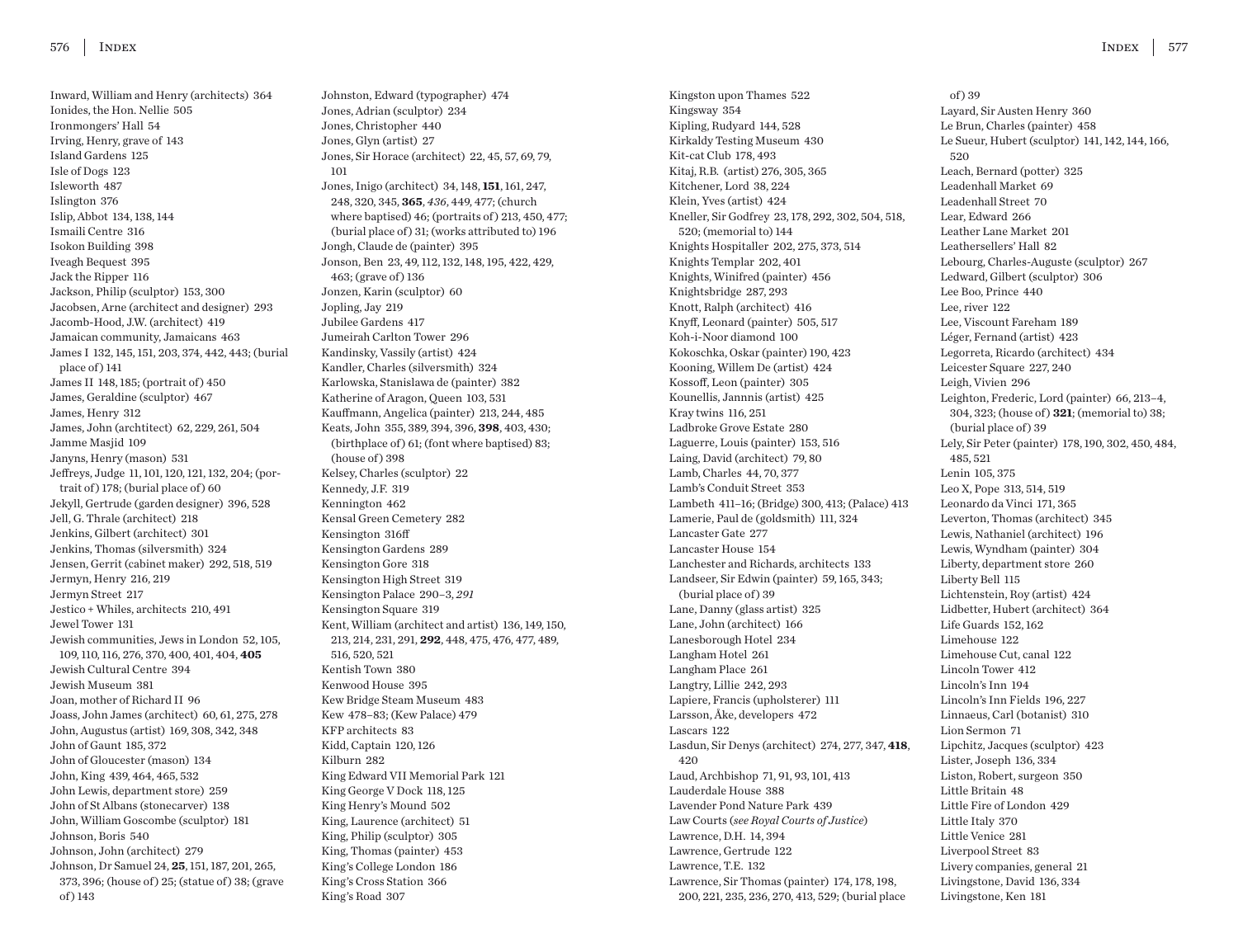Lloyd George, memorial to 136 Lloyd, Edward 402 Lloyd's Coffee House 67, 70 Lloyd's of London 70 Lombard Street 67 London Bridge 78; (old bridge) 78, 425 London Bridge Quarter 431 London Bridge Station 430 London Central Mosque 272 London City Airport 538 London Eye 416 London Fire Brigade Museum 430 London Group, artists 382 London Hilton 225 London Library 219 London Open House 554 London Pass 555 London School of Economics 196 London Stone 76 London Transport Museum 248 London Wall 53 London Wetland Centre 492 London Zoo 274 Long Acre 252 Long Water (Hampton Court) 522; (Serpentine) 289 Long, Richard (artist) 306 Longitude, chronometers for calculating 58, 453 Longstaffe-Gowan, Todd 227 Lopez, Dr Roderigo 45 Lord Mayor of London 20; (Lord Mayor's Show) 555 Lord North Street 132 Lord's cricket ground 270, 276 Lorenzo Monaco (painter) 169 Lothbury 64 Loudon, John Claudius (garden designer) 277, 404 Louise, Princess (sculptor) 38, 291, 319 Lovelace, Ada 231 Lovell, Sir Thomas 195 Lower Robert Street 184 LSO St Luke's 62 Lubetkin, Berthold (architect) 114, 275, 376, 388 Lucas, Sarah (artist) 306 Ludenwic 8, 249 Ludgate 24, 32 Ludgate Hill 32 Lunardi, Vincent 62 Lund, Giusseppe (metalworker) 288 Luton Airport 537 Lutyens, Sir Edwin (architect) 26, 52, 61, 91, 149, 165, 197, 226, 311, 400, 528, 531 Lyon's Inn 194

Mabey, Charles H. (sculptor) 22 Macaulay, Thomas Babington 176, 209, 221, 222, 320 MacDonald, Ramsay, memorial to 136 Mackintosh, Charles Rennie (designer) 312, 330 Mackmurdo, A.H. (designer) 402 Macvicar Anderson architects 65 *Magna Carta* 365, 532 Magritte, René (artist) 424 Maida Vale 282 Maine, Thomas (carpenter) 73 Malacrida, Peter (designer) 456 Malevich, Kazimir (artist) 423 Malissard, Georges (sculptor) 296 Mall, The 152 Mall Galleries 153 Mallory, George 210 Mandela, Nelson 166, 463 Manet, Édouard (painter) 175, 189 Mansard, F. Herbert (architect) 354 Mansion House 72 Mantegna, Andrea (painter) 171, 522 Maratta, Carlo (painter) 81 Marble Arch 287; (model for) 330 Marble Hill House 506 Marchmont Street 351 Margarito of Arezzo (painter) 169 Marianne North Gallery 483 Marie-Antoinette, pearl necklace of 498 Markets, general 550, 556 Marks & Spencer 259 Marks, David (architect) 416, 482 Marlborough, Duchess of 292 Marlborough House 153 Marlowe, Christopher 437, 438 Marnock, Robert (landscaper) 401 Marochetti, Baron Carlo (sculptor) 38, *128*, 165, 187, 362 Marot, Daniel (designer) 111 Marryat, Captain Frederick 266 Marshall, Joshua (mason) 166 Marshall Street 245 Marshalsea prison 429 Martin, Leonard (architect) 201 Martin, Sir Leslie (architect) 418 Martinware pottery 491 Marvell, Andrew 344 Marx, Karl 245; (Memorial Library) 374; (grave of ) 390 Mary I 31, 97, 101; (heart of ) 161; (funeral effigy of ) 146; (tomb of ) 139 Mary II 148, 290, 292, 444; (and Hampton Court) 513ff Mary, queen of George V 345, 502, 531

Mary, Queen of Scots 9, 196; (watch of) 58; (tomb of ) 142 Marylebone 262 Masaccio (painter) 169 Masefield, John 396 Maskelyne, Nevil 452 Mason, Hugh 209, 219 Massys, Quinten (painter) 171 Masterpiece, art fair 553 Matcham, Frank (architect) 499 Mather, Rick (architect) 447, 457 Matilda, queen of Henry I 71, 75, 344 Matilda, queen of King Stephen 103, 122 Matisse, Henri (artist) 423 Matthew, Sir Robert (architect) 418 Maufe, Sir Edward (architect) 91, 202, 294, 344 Maurice, Bishop 34 Maxwell Fry, Edwin (architect) 399 May, Hugh (architect) 526 Mayfair 224 *Mayflower*, ship 440 Mayhew, Henry 227 Mayor of London (*see also Lord Mayor*) 432 Maze, Hampton Court 522 Mazzini, Giuseppe 370 Mazzoni, Guido (artist) 158 McDowell, Patrick (sculptor) 38, *317* McKenzie, Robert Tait (sculptor) 453 McMillan, W. (sculptor) 153 McMorran and Whitby (architects) 43 Melba, Dame Nellie 44, 265 Melbourne, 1st Viscount 38, 209 Mellitus, archbishop 34, 134 Melville, Herman 183 Memling, Hans (painter) 171, 455 Menagerie, at the Tower 100 Mendoza, Daniel 114, 116 Mercantile Marine Memorial 91, *92* Mercers' Hall 52 Merchant Taylors' Hall 65 Meridian, Greenwich 452 Mermaid Tavern 49, 220 Merrick, Joseph 115 Merz, Mario (artist) 425 Metsu, Gabriel (painter) 455 Mewès, Charles (architect) 64, 82, 215, 222 Meyer, Jeremiah (artist) 478 Michelangelo 171, 214, *215*, 362 Michelin House 316 Middlesex Sessions Courthouse 375 Middlesex Street 106 Mile End Road 116 Mill, John Stuart 70, 319 Millais, Sir John Everett (painter) 59, 304, 347,

353; (burial place of) 39 Millbank 300 Millennium Bridge *408*, 421 Miller + Partners, architects 290 Miller, Philip (gardener) 310 Millwall Dock 118, 123, 125 Milne, A.A. 132, 275 Milton, John 48, 62, 161; (birthplace of ) 49; (churches where married) 74, 133; (tablet to) 51; (memorial to) 143; (street where died) 62;  $(grave of)$  55 Mincing Lane 86 Ministry of Defence building 149 Ministry of Justice 163 Minories 85 Miró, Joan (artist) 424 Mithras, temple of 73 Modigliani, Amedeo (artist) 379, 423 Moira, Gerald (painter) 265 Møller, C.F., architects 334 Mollet, André (landscaper) 162 Mondrian, Piet (artist) 424 Monet, Claude (painter) 175, 189, 423 Monmouth, Duke of 11, 101, 245 Monnington, Thomas (painter) 456 Montagu, Elizabeth 265, 266 Montagu, Lady Mary Wortley 263 Montagu Square 266 Monument (to Great Fire) *76*, 77 Moody, Frank (designer) 114, *115*, 323 Moore, A.W. (architect) 420 Moore, Sir Henry (sculptor) 73, 131, 163, 290, 300, 305, 397, 454, 467 Moore, R.H. (architect) 429 Moore, Thomas 266 Moore, Thomas (carpet-weaver) 484, 489 Moorfields 61, 440 Moorgate 60 Morandi, Giorgio (painter) 379 Morden, Robert (mapmaker) 292 More London 432 More, Hannah 68 More, Sir Thomas 59, 91, 96, 312, **313**; (birthplace of  $)$  49; (portrait of  $)$  177 Morgan, John Pierpont 319 Morrell, Lady Ottoline 112 Morris, Robert (artist) 425 Morris, William (artist) 307, 323, 328, 330, 331, 354, 375, 473, 496; (house of ) **401** Morrison, Arthur 114 Mortlake 494 Mosley, Oswald 120 Motherwell, Robert (artist) 424 Mott, Basil (engineer) 425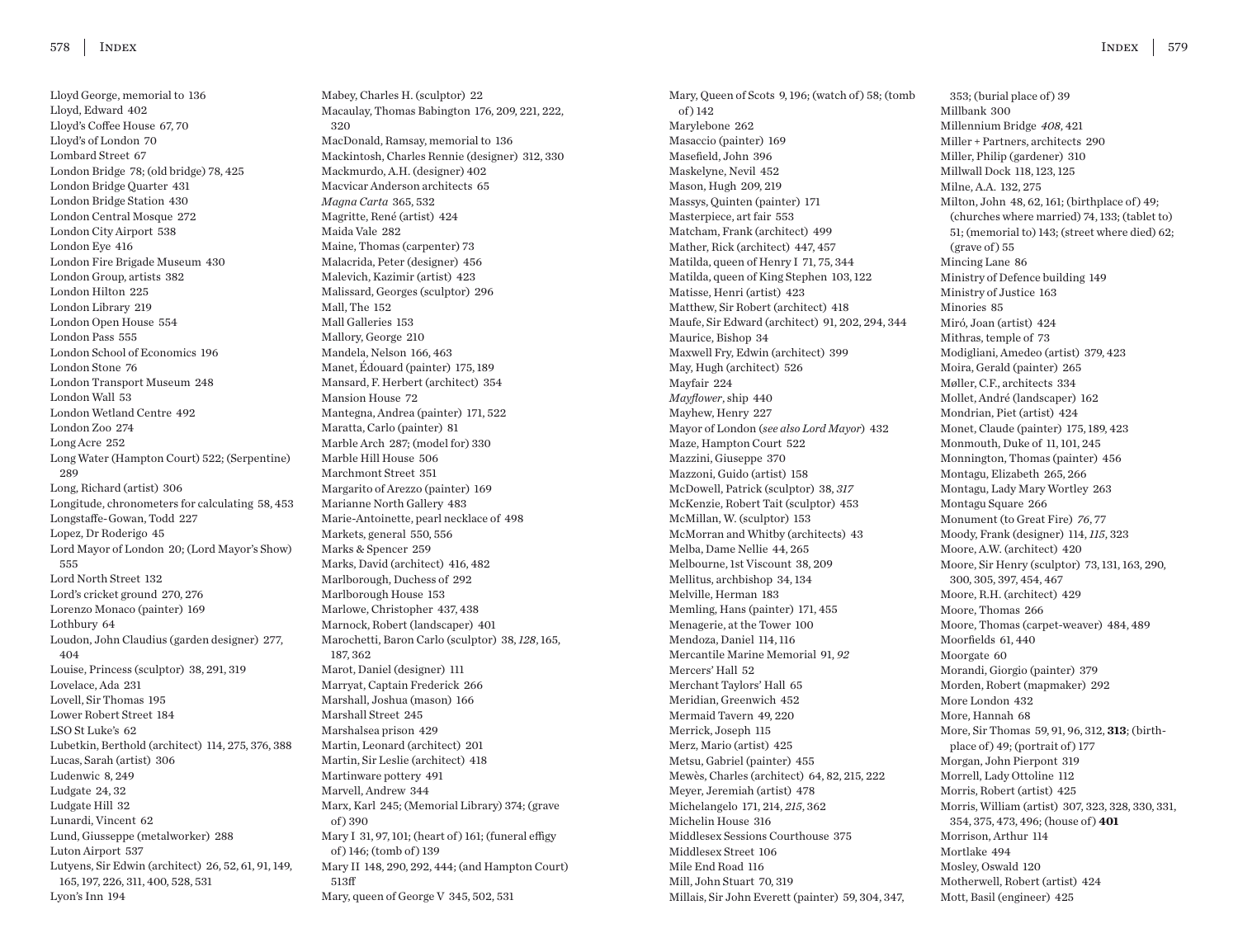Mott, Hay & Anderson architects 78 Mount Pleasant 376 Mount Street 232 Mountford, Edward (architect) 43 Mozart, Wolfgang Amadeus 243, 245, 246, 300, 354 Mudchute 125 Mundy, composer 80 Müntz, J.H. (architectural designer) 508 Murillo, Bartolomé Esteban (painter) 174, 235, 459 Murray, Giles (architect) 261 Murray, John (architect) 150, 260 Museums and Galleries Apsley House 234 Bank of England 64 Bankside 421 Barnet 402 Ben Uri 276 Benjamin Franklin 183 Brands, Packaging and Advertising 280 British Museum 354 British Optical Association 183 Brunei 347 Brunel 439 Camden Arts Centre 399 Canal 367 Carlyle's House 311 Cartoon 345 Chelsea Hospital 309 Childhood 114 Chiswick House 475 Churchill War Rooms 149 Clink 426 Clockmakers 58 Courtauld 189 Crystal Palace 461 Cuming 463 De Morgan Foundation 469 Dennis Severs' House 111 Design 321, 433 Dickens 352 Docklands 124 Dulwich Picture Gallery 457 Eltham Palace 456 Estorick Collection 379 Fan 451 Fashion and Textile 433 Fenton House 392 Fleming 277 Florence Nightingale 415 Forty Hall 403 Foundling 351 Freemasonry 252

*Museums contd* Freud 399 Fusiliers 100 Garden 414 Geffrye 112 Grant (Zoology) 349 Guards' 162 Guildhall 58 Ham House 502 Hampstead 397 Handel 228 HMS *Belfast* 431 Hogarth's House 475 Horniman 459 Household Cavalry 152, 532 Hunterian 197 Imperial War 412 Jewish 381 John Soane 197 Keats 398 Kenwood House 395 Kew Bridge Steam 483 Kingston 523 Kirkaldy Testing 430 Leighton House 321 of London 55 London Fire Brigade 430 London Scottish Regiment 299 London Transport 248 Lord's Cricket 276 Marble Hill House 506 Marianne North 483 Methodism 62 Musical 483 National Army 310 National Maritime 447 Natural History 331 No. 1 (Kew) 482 Old Operating Theatre 430 Order of St John 373 Orleans House 505 Petrie 349 Pitzhanger 490 Pollock's Toy 342 Queen's Gallery 157 Ragged School 117 Ranger's House 454 Richmond 501 Rotherhithe 439 Royal Academy 212 Royal Academy of Music 271 Royal Artillery 441 Royal College of Music 316 Royal Institution 230

*Museums contd* Royal London Hospital 115 Royal Observatory 451 Royal Pharmaceutical Society 414 Rugby 504 Saatchi 308 Science 334 Sherlock Holmes 270 Shirley Sherwood 482 Sikorski 319 South London 465 Southside House 497 Stephens Collection 401 Strawberry Hill 507 Sutton House 405 Tate Modern 422 Twickenham 504 Type 464 UCL 348 V&A 321 Wallace Collection 266 Wandsworth 469 Wellcome Collection 364 William Morris 401 Willow Road 397 Wimbledon Tennis 498 Musman, E.B. (artist) *363* Muybridge, Eadweard 523 Myddleton, Sir Hugh 67, 377 Mydiddee 438 Myers, George (builder) 412 Mylne, Robert (architect) 32, 501 Mylne, William Chadwell (architect, son of Robert) 404 Mytens, Daniel (painter) 178, 302, 503 Napoleon I (Bonaparte) 157, 235; (toothbrush of ) 334 Napoleon III 224, 230, 262, 529 Nares, Sir George Strong (painter) 179 Nash, John (architect) 154, 155, 156, **157**, *157*, 183, 207, 216, 223, 224, 239, 240, *257*, 259, 260, 261, 264, 271, 272, 287, 441 Nash, John (painter) 305 Nash, Paul (painter, brother of John) 305 National Army Museum 310 National Gallery 167 National Maritime Museum 447 National Portrait Gallery 176 National Theatre 418 Natural History Museum *286*, 331, *331*, *332* Nauta, Max (artist) 65 Neal's Yard 252 Neatby, William James (artist) 294 Nedeham, James (carpenter) 516

Nehru, Jawaharlal 448 Nelson, Horatio, 1st Viscount 124, 229, 263, 271, 446, 498; (hat of ) 217; (museum displays on) 448; (bullet that killed) 529; (funerary monument of ) 39; (tomb of ) 39; (waxwork of ) 146 Nelson Dock 439 Nelson Monument (Trafalgar Square) *164*, 165 Nemon, Oscar (sculptor) 58, 150, 530 Nesbit, E. 456 Netherlandish artists, general 503 Neve, Philip 55 Nevinson, Christopher (artist) 304 New Adelphi 184, *185* New Bridge Street 27 New Churches Act 11, 120 New Inn 194 New, Keith (stained glass artist) 32 New North London Synagogue 401 New River 377, 379, 404 New Scotland Yard 163 New West End Synagogue 279 New Year's Eve 555 Newgate 42 Newman, Barnett (artist) 424 Newman, William (carpenter) 73 Newton, Ernest (architect) 260 Newton, Helmut (photographer) 180 Newton, John 68 Newton, Sir Isaac 136, 241 Newton, William (builder) 196 Nicholson, Ben (artist) 190, 305 Nightingale, Elizabeth, tomb of 138 Nightingale, Florence 210, 334; (museum) 415;  $(statue of) 223$ Noble, Matthew (sculptor) 223 Noel, Susanna 396 Nollekens, Joseph (sculptor) 144, 343, 375;  $(tomb of) 281$ North, Marianne (artist) 483 Northumberland Avenue 182 Nost, John van the Elder (sculptor) 113, 244 Notre-Dame de France 241 Nôtre, André Le (garden designer) 454 Notting Hill 279 Nouvel, Jean (architect) 49 Nunhead Cemetery 465 O2 Arena 443 Octagon Room 505 Odeon Cinema (former) 441 Odoricus (craftsman) 136 Ofer, Sammy 447 Olaf II, King of Norway 86 Old Bailey 42 Old Broad Street 65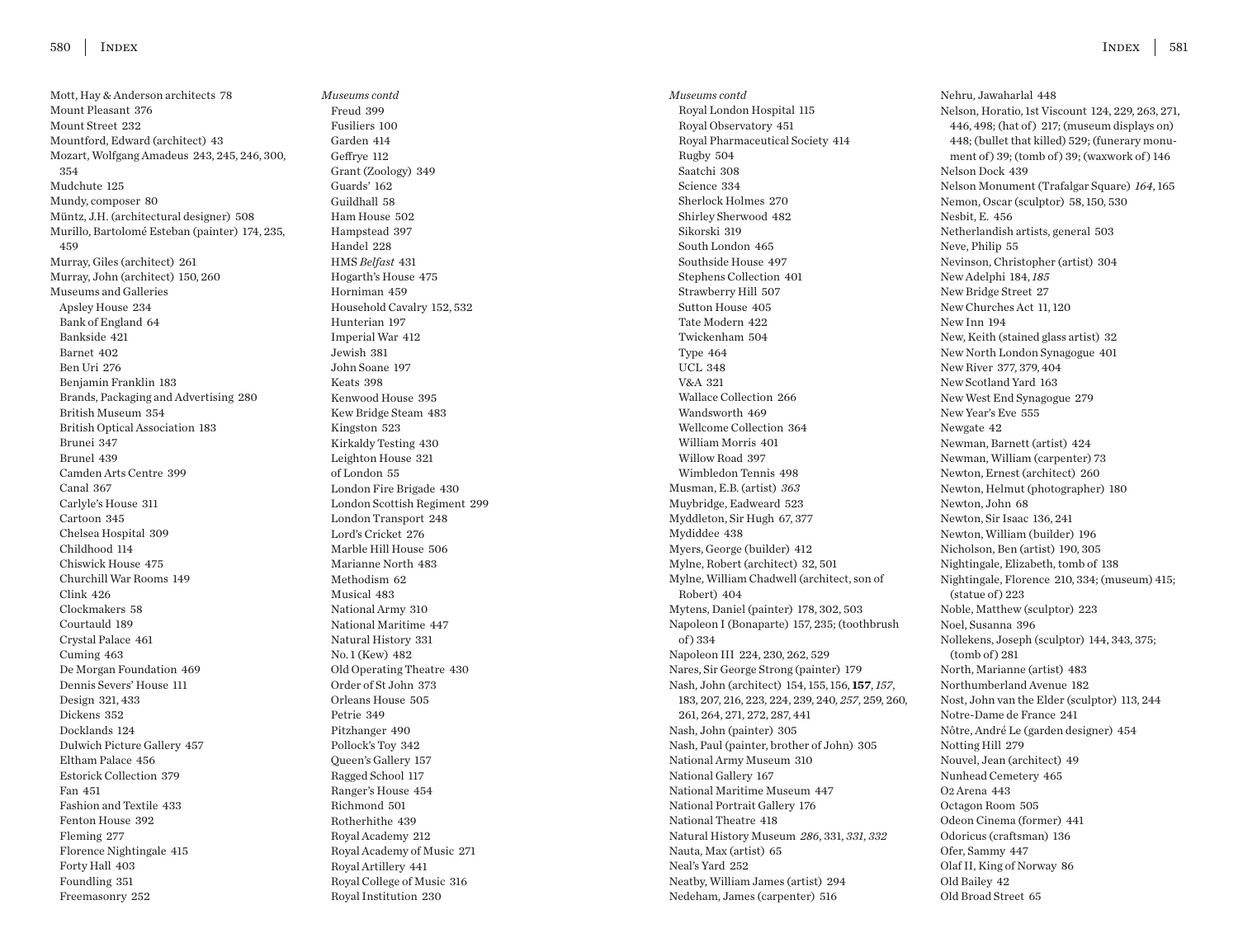Old Compton Street 245 Old Curiosity Shop 197 Old Jewry 52 Old Kent Road 462 Old Nichol slum 114 Old Operating Theatre Museum 430 Old Royal Naval College *436*, 443–7, *445* Old Street 62 Old Temple Bar 22, 40 Old Vic Theatre 419 Olivier, Sir Laurence 296, 419; (burial place of ) 143 Olympia 321 Olympic Park 117 One Canada Square 124 One Hyde Park 289 One New Change 40, 49, 89 Ono, Yoko (artist) 208 Orchardson, William Quiller (painter) 304 Organs, battle of 204 Oriental Club 259 Orleans House 505 Orwell, George 262, 342, 347, 378 Osterley Park 487 Oval Cricket Ground 462 Oved, Mosheh 345 Oved, Sah ( jeweller) 139 Owen, Professor Richard 332, 333 Oxford Circus 259 Oxford Street 256 Oxo Tower 420 Paddington Green 281 Paddington Station 277 Paddington Street Gardens 266 Page, Thomas (engineer) 147, 415 Paine, James (architect) 149, 501 Painted Hall, Greenwich 445 Palace of Westminster (*see Houses of Parliament*) Palaeologus, Manuel II 456 Pall Mall 222 Palladianism 447, 476 Palma Vecchio (painter) 172 Palmerston, 3rd Viscount 163, 222, 224; (monument to) 138 Palumbo, Peter 73 Panini, Giovanni Paolo (painter) 507 Pankhurst, Emmeline 131, 251; (grave of) 315 Pantheon Marbles (*see 'Elgin' Marbles*) Paolozzi, Eduardo (sculptor) 305, *340*, 365 Park Crescent *257*, 264 Park Lane 225 Parker, Charles (architect) 23 Parker, Samuel (metalworker) 156 Parkinson, Joseph (architect) 266

Parkinson, Norman (photographer) 180 Parliament Square 129; (Houses of) 129; (State Opening of ) 552 Parr, Catherine 311 Pasmore, Victor (painter) 305, 341 Paternoster Square 40 Paterson, William 163 Pavlova, Anna 242, 394 Paxton, Sir Joseph (architect) 288, 461 Peabody, George 251 Peach, C. Stanley (architect) 228 Peake, Robert (artist) 178 Pearly Kings and Queens 50 Pearson, John Loughborough (architect) 82, 282, 411 Peasants' Revolt 9, 44, 96, 185, 373, 455 Peckham 465 Peel, Sir Robert 154, 165, 168, 173, 209; (memorial to) 138 Pelletier family (carvers and gilders) 111, 518 Pelli, Cesar (architect) 124 Penn, Admiral William 32, 92 Penn, William Jr (founder of Pennsylvania) 92, 320, 465 Pennethorne, Sir James (architect) 156, 195, 290 Penrose, Francis Cranmer (architect) 28 Pentonville prison 380 Pepys Estate 438 Pepys, Samuel 23, 26, 59, 62, 69, 77, 86, 92, 121, 148, 162, 166, 183, 189, 216, 247, 422, 433, 438, 468, 493; (church where married) 133; (portrait of ) 178 Perceval, Spencer 490 Persephone Books 353 Pet Cemetery 290 Peter Jones, department store 307 Peter of Colechurch 78 Peter of Rome (craftsman) 142 Peter the Great, Tsar 438 Petersham Common 501 Petersham Nurseries 502 Petersham, Lord 232 Petrie Museum 349 Pett, Peter and Phineas 437, 440 Petticoat Lane 106 Pevsner, Sir Nikolaus 364, 394, 397, 399, 418, 462 Pewterers' Hall 53 Pheasantry, The 308 Philip, John Birnie (sculptor) 45 Philippa of Hainault, tomb of 142 Phillip, Admiral Arthur 51 Phipps, Charles John (architect) 240, 246 Phoenix Cinema, Finchley 401 Phoenix Theatre 242

Photographers' Gallery 245 Piano, Renzo (architect) 431 Picabia, Francis (artist) 424 Picasso, Pablo 325, 423 Piccadilly 209 Piccadilly Arcade 218 Piccadilly Circus 207 Pierce, Edward (sculptor) 78, 293 Piero della Francesca (painter) 171 Piero di Cosimo (painter) 459 Pilkington glass 26 Pimlico 300 Pinchbeck, Christopher 372 Pinnacle, the 66 Piper, John (artist) 80, 535 Piranesi, Giovanni Battista (etcher) 199 Pissarro, Lucien (painter) 471 Pite, Arthur Beresford (architect) 211 Pitt, William the Elder 394; (monuments to) 58, 138; (waxwork of ) 146 Pitt, William the Younger 231, 497; (statues and monuments) 58, 229 Pitzhanger Manor 490 Placentia, palace of 123, 443 Plague 18, 27, 55, 344 (*see also Black Death*) Plaisterers' Hall 54 Planetarium 453 Plaques, commemorative 335 Plazzotta, Enzo (sculptor) 300 Plensa, Jaume (artist) 261 Poe, Edgar Allan 403 Poets' Corner 143 Poland Street 245 Pole, Margaret, Countess of Salisbury 101 Polish Institute 319 Pollen, Arthur (sculptor) 299 Pollock, Jackson (artist) 424 Pollock's Toy Museum 342 Pomeroy, Frederick William (sculptor) 43 Pompeii of the North 73 Pont Street 294 Pope, Alexander 166, 395, 396, 474, 476, 477, 495, 503, 506, 507; (grotto of ) 504; (burial place of ) 504 Pope, J. Russell (architect) 301 Poplar 123, 397 Porchester Centre 278 Porchester Terrace 277 Portland Place 263 Portland Vase 359 Portman Estate 265 Portobello Road 280 Postman's Park 41, *43* Poultry 52

Poussin, Nicolas (painter) 174, 269, 458 Powell & Moya, architects 55, 133, 300 Powell, Anthony 215 Pratt's, club 221 Pre-Raphaelite Brotherhood 341, 347; (major collections of paintings by) 59, 304 Priestley, J.B. 260, 396 Primrose Hill 275 Prince Henry's Room 23 Prince, John (architect) 262 Prince Regent (*see George IV*) Princes Arcade 218 Prince's Foundation, the 112 Prince's Gate 319 Profumo Affair 264 Proms, concerts 318, 553 Public transport 538 Pudding Lane 77, 78 Pugin, Augustus Welby Northmore (architect) 130, 232, 330, 412 Purcell, Henry 71, 132, 160, 418; (tomb of ) 136 Putney 496 Putney Bridge 315, 496 Putney Vale Cemetery 496 Pye Corner 44 Quakers 62, 364, 393, 404, 465 Queen Alexandra Memorial Fountain 153 Queen Anne churches 11, 186 Queen Anne's Gate 163 Queen Elizabeth Hall 418 Queen Mary's Doll's House 528 Queen Mary's Gardens 272 Queen Street 232 Queen Victoria Street 28, 31 Queen's Chapel 161 Queen's Chapel of the Savoy 186 Queen's Gallery 157 Queen's Guard 97 Queen's House, Greenwich *436*, 449, *449* Queen's Park 282 Queenhithe 75, 118 Quincey, Thomas de 246 Quinton, Marcelle (sculptor) 354 Rackman, Peter 279 Radford, Francis (architect) 280 RAF Memorial 147 Raffles, Sir Stamford 136, 274 Ragged School Museum 117 Raggi, Antonio (sculptor) 312 Rahere, canon 45, 46, 48 Railton, William (architect) 165 Rainton, Sir Nicholas 403 Raleigh, Sir Walter 49, 101, 437, 442; (grave of ) 133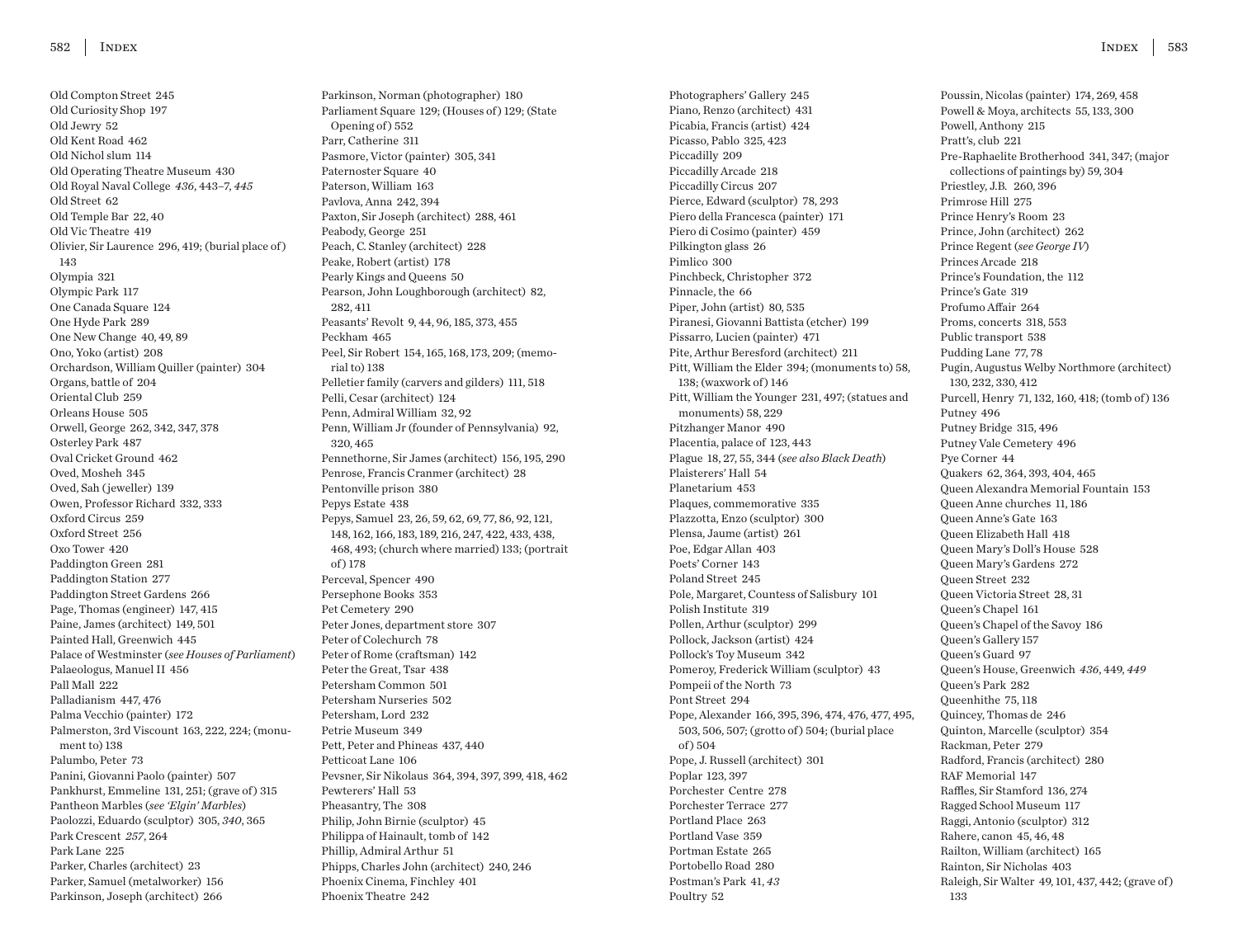Ramsay, Allan (painter) 178, 271, 489 Ranelagh Gardens 309 Ranger's House 454 Raphael (artist) 172, 328, 519 Rassam, Hormuzd 360 Ravens, at the Tower 97 Red Lion Square 353 Redriff (*see Rotherhithe*) Reform Club 222 Regent Street 260 Regent's Canal 272, 281, 367, 376, 381, 382 Regent's Park 271–4, *273* Reichmann, Paul 123 Rembrandt (painter) 173, 269, 362, 395, 459 Remembrance Sunday 554 Reni, Guido (painter) 173 Rennie, George (engineer, brother of John the Younger) 289 Rennie, John (engineer) 78 Rennie, John the Younger (engineer, son of John) 289 Renoir, Auguste (painter) 175, 189 Repton, George Stanley (architect, son of Humphrey) 240 Repton, Humphrey (landscaper) 347, 395 Reuters 22, 26 Reynolds, Sir Joshua (paiter) **212**, 214, 221, 241, 265, 268, 270, 302, 394, 396, 413, 450, 455, 459, 501; (memorial to) 38; (grave of ) 39 Reynolds, Richard, monk 484 Reyns, Henry de (mason) 134 Rhodes, Zandra (designer) 433 RIBA headquarters 263 Ricci, Marco (painter, nephew of Sebastiano) 309 Ricci, Sebastiano (painter) 213, 214, 309, 459; (works attributed to) 477 Richard I 93, *128* Richard II 44, 169; (portrait of) 144; (tomb of) 142 Richard III 31, 313 Richards, James (woodcarver) 507 Richardson, Sir Albert (architect) 74 Richardson, Edward (sculptor) 203 Richardson, Sir Thomas 144 Richmond 499 Richmond Bridge 501 Richmond Park *500*, 501 Richmond, William Blake (artist) 36 Rie, Lucie (potter) 325 Riesener, Jean-Henri (cabinet maker) 268, 269, 330 Riley, Bridget (artist) 397 Rillington Place 281

Ripley, Thomas (architect) 166 Ripley's Believe It or Not! 239 Ritz, César 185, 214 Ritz Hotel 214 River Café 471 Robert of Beverley (mason) 134 Roberts-Jones, Ivor (sculptor) 150 Roberts, Henry (architect) 79 Robinson, William (architect) 152 Rochester, poet 162 Rodin, Auguste (sculptor) 39, 131, 423 Rogers, Sir Richard (and Rogers Stirk Harbour, architects) 53, 70, 87, 288, 289, 299 Rogers, Rose 471 Rogers, Thomas (architect) 375 *Rokeby Venus, The* 13, 174 Romaine-Walker, W.H. (architect) 226, 301 Roman amphitheatre 59 Romney, George (painter) 392, 396, 413, 455, 498 Roof Gardens 319 Roosevelt, Theodore 229 Roper, D.R. (architect) 462, 464 Roper, William 313, 456 Rose, Joseph (plasterer) 485 Rose Theatre 422 Rosebery Avenue 375 Rosenauer, Michael (architect) 296 Rosenberg, Isaac 107 Rosetta Stone 358 Rossetti, Dante Gabriel (artist) 59, 304, 311, 354, 398 Rossi, J.C.F. (sculptor) 249, 364 Rotherhithe 439 Rotherhithe Tunnel 440 Rothko, Mark (artist) 424 Rothschild family 116, 490 Rotten Row 289 Roubiliac, Louis-François (sculptor) 138, 144, 178, 324, 329, 351; (burial place of ) 167 Roumieu and Gough, architects 77, 378 Roundhouse, the 382 Rousseau, Henri (painter) 175 Routemaster buses 335, 539 Rowlandson, Thomas 183, 190 Royal Academy of Arts 212 Royal Academy of Music Museum 271 Royal Albert Dock 118, 125 Royal Albert Hall 317 Royal Artillery Museum 441 Royal Automobile Club 222 Royal Botanic Gardens, Kew 478 Royal College of Music 316 Royal College of Physicians 274 Royal College of Surgeons 196

Royal Court Theatre 307 Royal Courts of Justice *192*, 193 Royal Docks 125 Royal Exchange 66 Royal Festival Hall 418 Royal Foundation of St Katharine 122 Royal Free Hospital 391 Royal Geographical Society 319 Royal Hospital Chelsea 308 Royal Institution 230 Royal London Hospital Museum 115 Royal Mews 159 Royal Observatory 451 Royal Opera Arcade 240 Royal Opera House 248–9, *249* Royal Pharmaceutical Society 414 Royal Society 224 Royal Society of Arts 184 Royal Victoria Dock 118, 125 Rubens, Sir Peter Paul (painter) **151**, 168, 173, 189, 190, 235, 269, 362, 459 Rugby Museum 504 Ruisdael, Jacob van (painter) 173, 458 Rundell & Associates, architects 219 Runnymede 532 Ruskin, John 144, 304, 465 Russell, Bertrand 169, 502 Russell, John Scott (engineer) 124 Russell Square 347 Russell, Lord William 196 Russolo, Luigi (artist) 379 Rye House Plot 196 Rysbrack, John Michael (sculptor) 136, 143, 144, 167, 324, 354, 445, 477; (works attribtued to) 505 Rysbrack, Pieter Andreas (painter, brother of John Michael) 477 Saarinen, Eero (architect) 226 Saatchi Gallery 308 Sachs, Lord 405 Sadleir, Ralph 405, 406 Sadler's Wells 375 St Alban, tower of 53 St Alfege, Greenwich 451 St Alphage, Barbican 54 St Andrew, Enfield 403 St Andrew, Holborn 42 St Andrew Undershaft 70 St Andrew-by-the-Wardrobe 29–30 St Anne and St Agnes 53 St Anne, Kew 478 St Anne, Limehouse 122 St Anne, tower of 245 St Augustine 282

St Barnabas 300 St Bartholomew the Great 46 St Bartholomew's Hospital 45 St Bartholomew the Less 46 St Benet Paul's Wharf 31 St Botolph-without-Aldersgate 42, 87 St Botolph-without-Bishopsgate 83 St Bride's 26 St Clement Danes 187 St Clement Eastcheap 77 St Columba's 294 St Dunstan and All Saints 117 St Dunstan-in-the-East, ruins of 80 St Dunstan-in-the-West 23 St Edmund the King 68 St Ethelburga 82 St Etheldreda's 372, *373* St Gabriel Fenchurch, site of 87 St Gabriel's 300 St George, Bloomsbury 345, *346* St George's Cathedral 412 St George's Chapel, Windsor 531 St George-in-the-East 120 St George's Gardens 352 St George's, Hanover Square 229 St George the Martyr, Bloomsbury 353 St George the Martyr, Southwark 430 St George Wharf 409 St Giles, district of 344 St Giles, Camberwell 465 St Giles-without-Cripplegate 55 St Giles-in-the-Fields 344 St Helen's Bishopsgate 82 St James's, district 216ff St James, Bermondsey 433 St James, Clerkenwell 375 St James Garlickhythe 74 St James's Palace 159 St James's Park 161 St James's, Piccadilly 210 St James's, Spanish Place 266 St James's Square 219, 227 St James, Sussex Gardens 277 St John the Baptist, Hoxton 113 St John the Baptist, Windsor 532 St John, Bethnal Green 114 St John, Clerkenwell 373 St John the Divine 462 St John the Evangelist 419 St John's Gate 373 St John-at-Hampstead 392 St John, Hampstead 398 St John's Smith Square 131 St John's Wood 275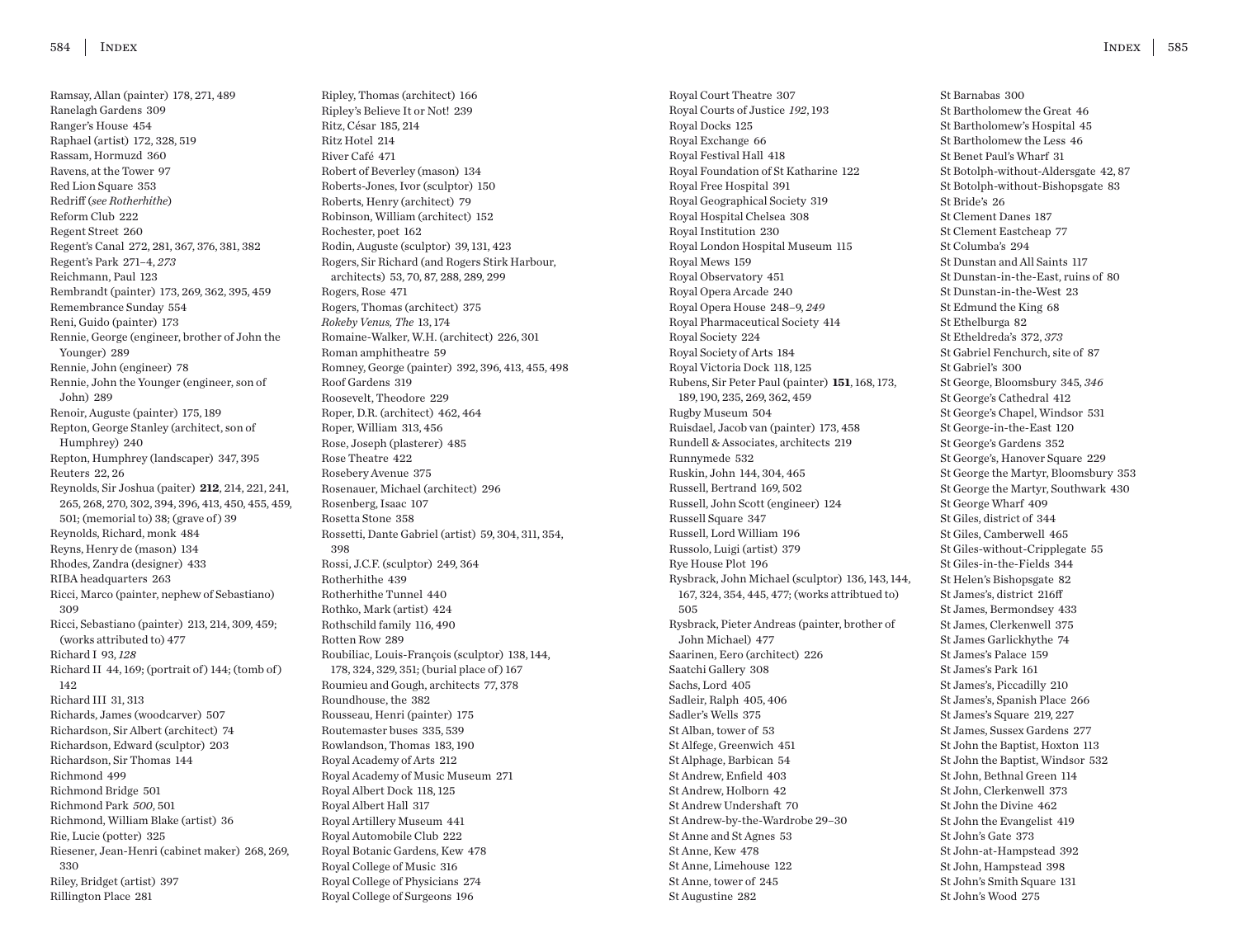St John Zachary, site of 53 St Joseph, Highgate 388 St Jude-on-the-Hill 400 St Katharine Cree 71 St Katharine's, Danish church 274 St Katharine Docks 103, 118 St Lawrence Jewry 59 St Leonard Foster 41 St Leonard, Shoreditch 112 St Luke (*see LSO St Luke's*) St Luke, Chelsea 308 St Magnus-the-Martyr 79 St Margaret Lothbury 64 St Margaret's, New Fish St 78 St Margaret Pattens 80 St Margaret's, Westminster 133 St Mark, Kennington 462 St Mark, Mayfair 227 St Martin-in-the-Fields 167 St Martin's Lane 242 St Martin-within-Ludgate 32 St Mary Abbots 320 St Mary Abchurch 77 St Mary, Aldermanbury, site of 60 St Mary Aldermary 74 St Mary Axe 71 St Mary, Barnes 493 St Mary, Battersea 466 St Marylebone church 271 St Mary-le-Bow 50–51 St Mary, Ealing 490 St Mary, Hampstead 392 St Mary-at-Hill 80 St Mary's Hospital 277 St Mary, Islington 377 St Mary-at-Lambeth 414 St Mary Magdalen, Mortlake 495 St Mary Magdalen, Richmond 501 St Mary, Montagu Sq 266 St Mary Moorfields 61 St Mary, Mortlake 494 St Mary Overie Dock 426 St Mary, Paddington Green 281 St Mary, Putney 496 St Mary, Rotherhithe 440 St Mary Somerset, tower of 32 St Mary Staining 53 St Mary, Stoke Newington 404 St Mary-le-Strand 186 St Mary, Twickenham 504 St Mary's Whitechapel, site of 108 St Mary Woolnoth 68 St Matthew's 279 St Matthias, Richmond 501

St Michael's Cornhill 69 St Michael's Highgate 389 St Michael Paternoster Royal 75 St Mildred 52 St Mildred's, Bread St 49, 51 St Nicholas, Chiswick 475 St Nicholas Cole Abbey 32 St Nicholas, Deptford 438 St Olav, Rotherhithe 440 St Olave Hart Street 86 St Olave's, tower of 52 St Pancras Old Church 367 St Pancras Parish Church 364 St Pancras Station 366 St Patrick's 245 St Paul's Cathedral 33ff, *35*; (view of ) 502 St Paul's Choir School (old) 28 St Paul, Covent Garden 248 St Paul's Deanery (old) 29 St Paul, Deptford 438 St Paul, Hammersmith 472 St Paul, Shadwell 121 St Peter ad Vincula 101 St Peter Cheap, site of 50 St Peter-upon-Cornhill 69 St Peter, Eaton Sq 296 St Peter's, Italian church 370 St Peter, Vauxhall 411 St Peter, Vere St 265 St Peter, Walworth 463 St Saviour, Little Venice 282 St Saviour, Pimlico 300 St Sepulchre-without-Newgate 43 St Sophia 279 St Stephen Walbrook 73 St Swithin's, site of 76 St Thomas, Bermondsey 430 St Thomas's Hospital 415 St Vedast alias Foster 49 Salisbury, Lord, effigy of 136 Salt, Henry 199, 358 Salters' Hall 54 Salvation Army headquarters 32 Salviati, mosaics by 36 Salvin, Anthony (architect) 96 Sam Wanamaker Playhouse 421 Sambourne, Edward Linley, house of 321 Sampson, George (architect) 63 Sanders, John (architect) 307 Sanderson Hotel 342 Sanderson, John (architect) 392 Sandys Row Synagogue 109 Sargent, John Singer (painter) 39, 174, 179, 304, 310

Sassetta (painter) 169 Savage, James (architect) 308, 433 Savile Row 230 Savoy Hotel 184 Savoy Palace 185 Sayes Court Park 438 Scharf, George 177 Scheemakers, Peter (sculptor) 136, 143, 144, 430 Schmutzer, Ferdinand (painter) 400 Schopenhauer, Arthur 498 Science Museum 334 Scoles, J.J. (architect) 232 Scott, Adrian Gilbert (architect, brother of Sir Giles) 399 Scott, Sir George Gilbert (architect) 69, 79, 133, 136, 148, 195, 318, 320, 325, 366, 393, 404, 465, 501 Scott, Sir Giles Gilbert (architect, grandson of Sir George) 57, 335, *408*, 418, **422**, *423*, 465, 467 Scott, Henry (engineer) 317 Scott, John Oldrid (architect, son of Sir George) 279 Scott, Richard Gilbert (architect, son of Sir Giles) 57, 58 Scott, Samuel (painter) 59, 505 Scott, Sir Walter 222 Scottish kirk 150, 251 Seacole, Mary 416 Seago, Edward (painter) 159 Sebastiano del Piombo (painter) 168, 172 Sedding, John Dando (architect) 307 Seely & Paget, architects 42, 456 Segal, George (sculptor) 85 Seifert and Partners, architects 65, 344 Seilern, Count Antoine 190 Selden, John 203 Selfridge, Harry Gordon 231, 258 Selfridges, department store 13, 258 Senate House 347 Sephardic cemeteries 116 Serpentine Galleries 289 Serpentine, lake 289 Serra, Richard (sculptor) 85 Serres, Dominic (painter) 451 Seth-Smith, William Howard (architect) 295, 296 Seurat, Georges (painter) 175 Seven Dials 252 Severini, Gino (artist) 379 Severs, Dennis 111 Sewell, Anna 404 Seymour, Jane 148, 312, 513; (burial place of ) 531 Shad Thames 433 Shadwell 120

Shadwell Basin 121 Shaftesbury, 7th Earl of 207 Shaftesbury Avenue 246 Shakespeare, William 49, 55, 112, 200, 205, 329, 372, 421; (statues of ) 143 241, (memorial to) 428 Shakespeare's Globe Theatre 421 Shales, Charles 163 Shard, the 431 Shaw, George Bernard 136, 184, 240, 341 Shaw, John (architect) 23 Shaw, Richard Norman (architect) 147, 209, 319, 392, 399, 490 Shell Centre 417 Shelley, Percy Bysshe 49, 229, 245, 345, 389, 394 Shelley, Mary 49 Shemyakin, Mikhail (sculptor) 438 Shepherd Market 233 Shepherd, Edward (architect) 233, 249 Sheppard, Canon Dick 167 Sheppard Robson, architects 32 Sheraton, Thomas 245 Sheridan, Richard Brinsley 58, 221, 230, 251 Sherlock Holmes Museum 270 Sherrin, George (architect) 61 Shirley Sherwood Gallery 482 Shoreditch 112 Shovell, Sir Cloudesley 453 Sickert, Walter (artist) 190, 260, 304, 381, **382**, 471 Siddall, Lizzie 398 Siddons, Mrs Sarah 138, 281, 393 Sidell Gibson Partnership, architects 530 Sikorski Museum 319 Simmons, Neil (sculptor) 59 Simonds, George (sculptor) 147 Simpson and Guthrie, architects 272 Simpson, John (architect) 158 Simpson, Mrs Wallis 262, 266, 532 Singh, Ranjit, sword of 268; (throne of ) 331 Sion College 27 SIS Building 409 Sitwell, Edith 169 Skidmore, Owings and Merrill, architects 85 Skinner, Bailey and Lubetkin, archtiects 114 Skinners' Hall 75 Skylon, sculpture 417 Slater, Moberly & Uren, architects 342 Sloane, Sir Hans 306, 310, 311, 332, 345, **354**, 362, 365, 477; (tomb of ) 312 Sloane Rangers 307 Sloane Square 306 Sloane Street 293 Smirke, Sir Robert (architect) 61, 79, 154, 166,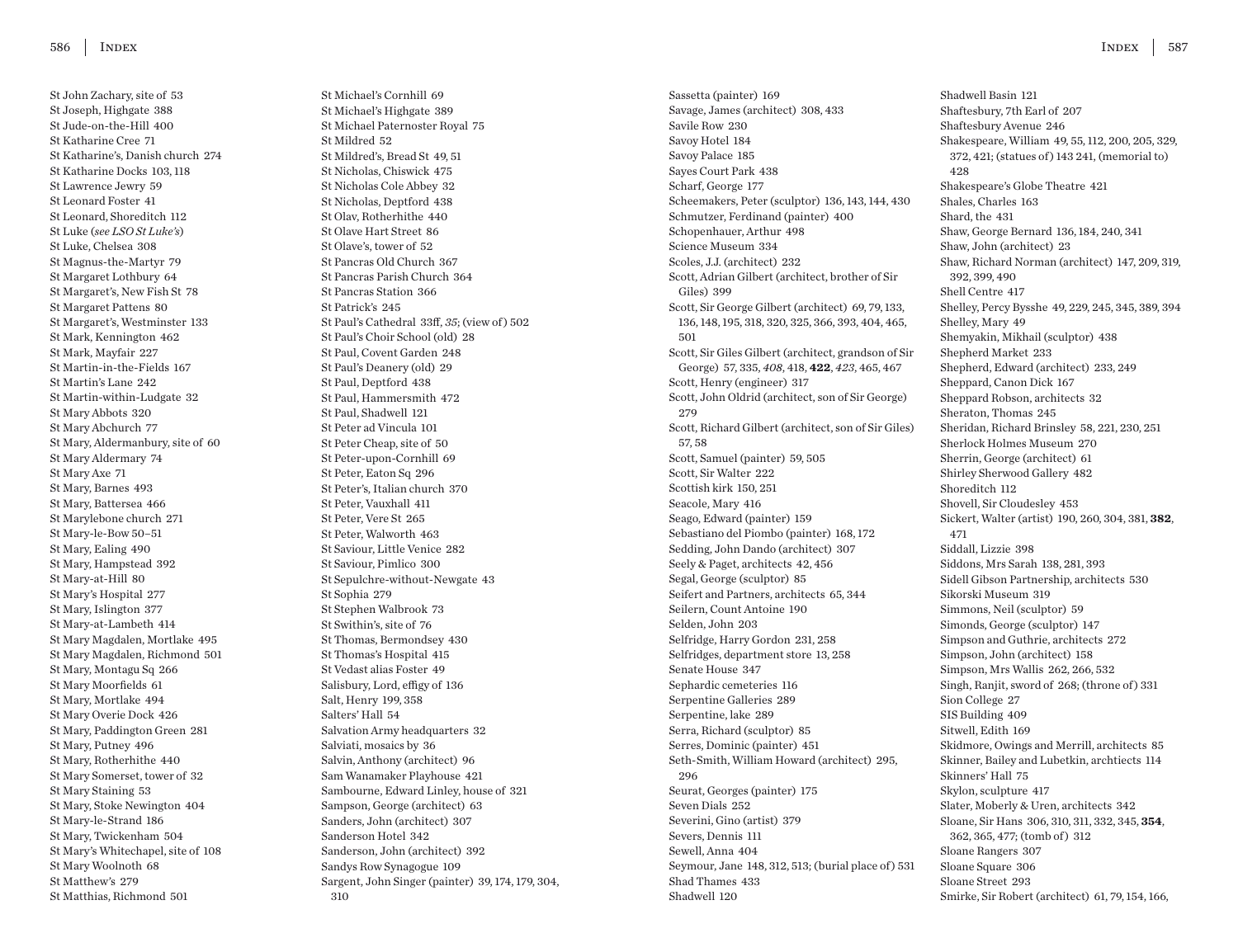266, 356, 357 Smirke, Sydney (architect, brother of Robert) 213, 217, 356, 490 Smith, Adam 221 Smith, Bernard ('Father') 36, 71, **204** Smith and Brewer, architects 344 Smith, Dodie 270 Smith, John 44, 51 Smith, Matthew (painter) 304 Smith, Richard (artist) 305 Smith, Sidney (architect) 301 Smith & Sons, umbrella shop 345 Smith Square 131 Smithfield 44 Smollett, Tobias 150, 429 Snow, William (painter) 77 Snowdon, Lord 275 Soane, Sir John (architect) 60, 114, 149, 150, 309, 415, 457, 458, *458*, 463, 490, 491; (Bank of England) 63; (house of) **197**; (statue of) 64; (monument) 198, 367 SOE Monument 414 Soho 243 Soho Square 245 Soissons, Louis de (architect) 153 SOM and Maurice Brill Lighting Design 85 Somers Clarke, George (architect) 64 Somerset House 188 Somerset, Lord Protector 188 Sotheby's 229 South Audley Street 232 South Bank 416–20 South Bank Centre 417 South London Gallery 465 South Molton Street 229 South Sea Bubble 65, 67 Southcott, Joanna 276 Southside House 497 Southwark 425; (Bridge) 75, 425; (Cathedral) 426–8, *428* Southworth, John 298 Soyer, Alexis 318 Spa Green Estate 376 Spaniards Inn 394 Speakers' Corner 288 Spence, Sir Basil (architect) 54, 163, 289 Spencer, Gabriel 112 Spencer House 217 Spencer, Stanley (painter) 176, 305, 348, 394 Spital Sermon 59, 109 Spitalfields 109 Sprague, W.G.R (architect) 246 Sprimont, Nicolas (silversmith) 111, 324 Squares, general 227

Stafford Hotel 217 Stamford Bridge 315 Stamford Brook 472 Stamford Hill 404 Stanfords, bookshop 252 Stanhope, 5th Earl 176 Stanislaw II of Poland 458 Stanley, Dean Arthur 136, 141 Stansted Airport 538 Staple Inn 194, 200–1 Starck, Philippe (designer) 342 Stationers' Hall 32 Steelyard Passage 75 Steer, James (architect) 374 Steer, P. Wilson (painter) 314 Stein, Sir Aurel 361 Stephen, Douglas (architect) 320 Stephens Museum 401 Stephenson, Robert (engineer) 362 Stepney 116; (Stepney Green) 117 Sternberg Centre 401 Stevens, Alfred (artist) 36, 38, 323 Stevenson, Robert Louis 392 Stibbs, Thomas (architect) 61 Stirling, James (architect) 52 Stockwell 464 Stoddart, Alexander (sculptor) 158 Stoke Newington 403 Stoker, Bram 400 Stokes, Leonard (architect) 308 Stone, Nicholas (sculptor) 139, 142, 181 Stone of Scone (Stone of Destiny) 145 Stopes, Marie 396 Stothard, Thomas (artist) 156, 235 Stow, John 74, 79; (monument to) 71 Strachey, Lytton 348 Strand, The 181 Strand Inn 194 Strand-on-the-Green 483 Stratford 117 Strawberry Hill House 507 Street, A.E. (architect, son of G.E.) 193 Street, G.E. (architect) 193, 277, 462, 496 Strong, Edward the Younger (sculptor) 45 Strong, Thomas (mason) 73 Strutton Ground 299 Stuart, Frances, funeral effigy of 146 Stuart, James 'Athenian' (artist and architect) 217, 226, 265, 447 Stubbs, George (painter) 175, 303, 448; (burial place of ) 271 Suffolk Street 240 Sullivan, Arthur (*see Gilbert and Sullivan*) Summerson, John 378

Surrey Docks (Surrey Quays) 118, 119, 439 Surrey Docks Farm 439 Sutcliffe, T.W. (architect) 202 Sutherland, Graham (painter) 179, 305 Sutton House 405 Swan Upping 533 Swedenborg, Emanuel 372 Swift, Jonathan 220, 229, 320, 503, 506 Swinburne, Algernon Charles 311, 496, 498 Swithin, St 426 Sydenham 461 Sykes, Godfrey (artist) 322, 323 Symington, William 88 Syon Park 483 Szabo, Violette 414 Tabard Inn 429 Tagore, Rabindranath 394 Tait, Robert (painter) 311 Tait, Thomas (architect) 26 Talleyrand 229, 319 Tallis, Thomas 80, 160, 451 Tallow Chandlers' Hall 75 Talman, William (architect) 517 Tanner, Sir Henry (architect) 41, 260 Tanning, Dorothea (artist) 424 Tapestry works, Mortlake 495, 519 Tata, Sir Ratan 504, 505 Tate Britain 301ff Tate Modern *408*, 422–5, *423* Taxis 539 Taylor, Sir John (architect) 96, 168, 195 Taylor, Sir Robert (architect) 63, 72, 501 Tecton, architects' practice 275, 277, 376, 388 Telephone boxes 335 Telford, Thomas (engineer) 103, 138 Temple Bar 22, *192* Temple Church *202*, 203 Temple, Inner and Middle 201 Teniers, David the Younger (painter) 459 Tennyson, Alfred, Lord 24, 138, 311; (burial place of ) 143 Terry, Ellen 179, 242; (ashes of ) 248 Terry, Quinlan (architect) 82, 501 Teulon, S.S. (architect) 490 Thackeray, William Makepeace 24, 222, 293, 319, 374, 443, 468, 474, 475; (grave of ) 282 Thames Barrier 441–2 Thames Path 103, 443, 472, 541 Thames, pollution of 147 Thames Tunnel 439 Thatcher, Margaret 221; (statue of ) 59 Thavie's Inn 194 Theatres, general 557 Theatre Royal, Drury Lane 251

Theatre Royal Haymarket 239 Theatre, The, first playhouse 112 Thomas of Leighton 139 Thomas, Dylan 342 Thomas, Frederick (sculptor) 177 Thomas, John (sculptor) 377 Thomson, James monument to 144 Thorney Island 129, 134 Thornhill, Sir James (painter) 36, 138, 292, **445–6**, *445*, 517, 519, 520 Thornycroft, Hamo (sculptor) 60, 130, 147, 187 Threadneedle Street 65 Throckmorton, Sir Nicholas 71 Throgmorton Street 64 Thynne, Thomas 144, 485 Tiepolo, Giovanni Battista (painter) 174, 190 Tijou, Jean (ironworker) 38, 39, 518, 522 Tillemans, Peter (painter) 505 Tilling, Thomas 465 Tinguely, Jean (artist) 424 Tintoretto (painter) 172 Tipu Sultan 235, 268, 330, 448 Tissot, James (painter) 59, 179 Tite Street 310 Tite, Sir William (architect) 66 Titian (painter) 269 Tivoli Corner 64 Tobacco Dock 120 Toc H 93 Todd, Sweeney 24 Toft, Albert (sculptor) 200 Tompion, Thomas 58, 452 Tom's coffee house 247 Topolski, Feliks (artist) 296 Torel, William (goldsmith) 143 Torrigiano, Pietro (sculptor) 141, 142, 268, 329; (works attributed to) 196 Tottenham Court Road 344 Tower of London 42 65, *90*, **93** Tower Bridge 101–3, *102* Tower Hill 91 Tower, Princes in 141 Townhouses, general 350 Townley, Charles (and Marbles of ) 163, 355, 359 Townsend, Charles Harrison (architect) 85, 107, 163, 355, 459, 460 Tradescant, John *413*, 414 Trafalgar Square *164*, 165, 227 Trafalgar Tavern 443 Traitors' Gate 97 Travellers Club 222 Travers, P.L. 393 Treadwell and Martin, architects 201, 344 Treasury building 148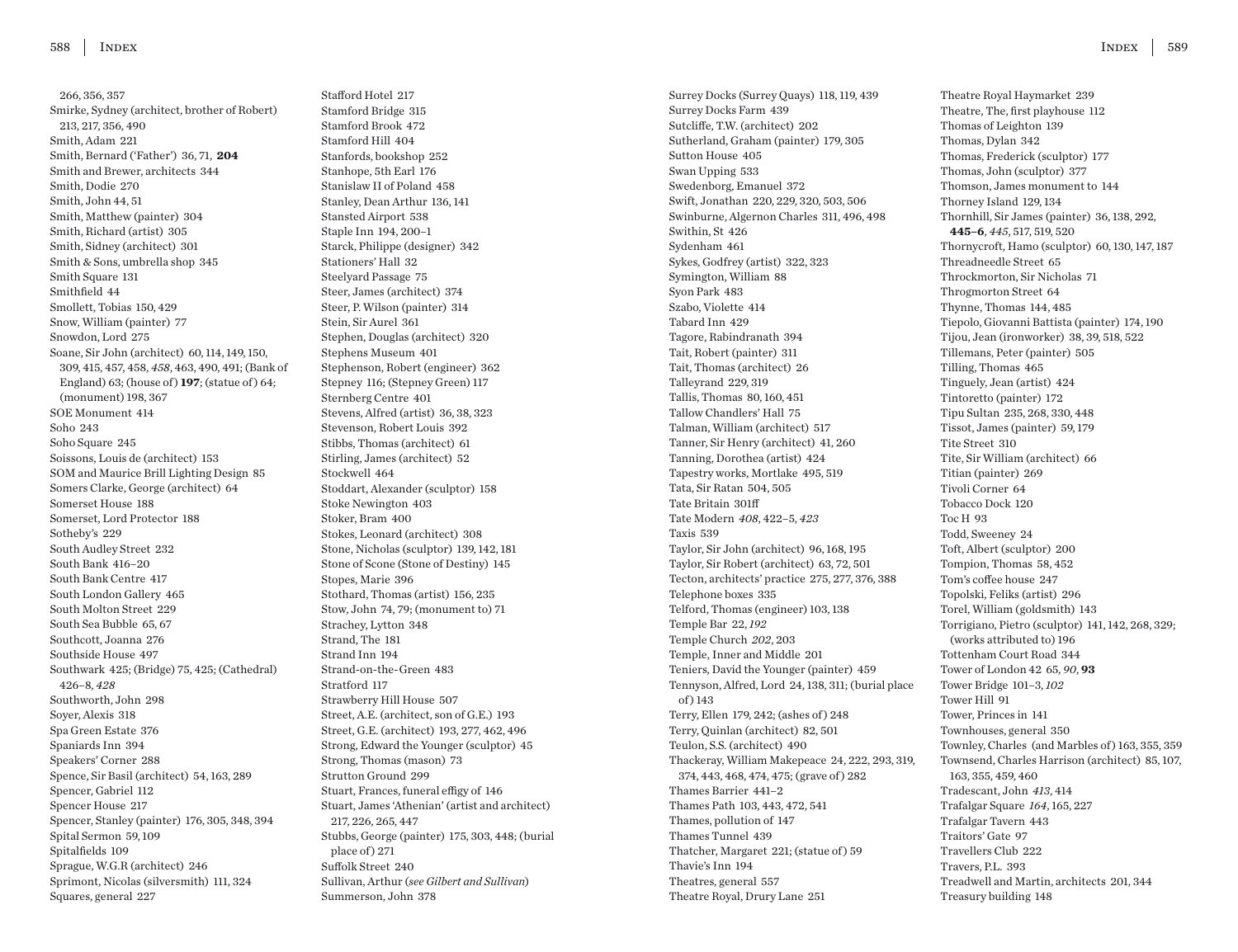Tree, Sir Herbert Beerbohm 240 Trellick Tower 281, 320 Trinity Square 91 Trollope, Anthony 222, 266; (grave of) 282 Trooping the Colour 152, 552 Trotsky 105 Truman Brewery 109 Tubbs, Ralph (architect) 342 Tufnell Park 380 Turnbull, William (sculptor) 305 Turner, Joseph Mallord William (painter) 120, 121, 168, 174, 175, 200, 222, 301, **303**, 320, 396, 466, 494; (house of ) 263; (statue of ) 38; (house where died) 314; (burial place of) 39 Turner, Peter 45, 86 Turner Prize 306, 554 Turner, Richard (engineer) 482 Turpin, Dick 389, 475 Tussaud, Madame 270 Twain, Mark 24, 262, 310 Tweed, John (sculptor) 38, 152, 264 Twickenham 503 Twigg Brown, Michael (architect) 48 Tyburn 288; (Tyburn Chapel) 288 (Tyburn river) 216, 229, 262, 399 Tyburnia 276 Tyers, Jonathan 329, 410 Tyler, Wat 45, 455 Type Museum 464 Uccello, Paolo (painter) 169 UCL 348 Ukrainian church 228 Umanets, Vladimir 424 Unilever House 27, *30* Union Chapel 378 University Boat Race 496, 551 University of London 347 University of Westminster 261 Unknown Warrior, tomb of 135 Unwin, Raymond (engineer) 400 V&A 321ff V&A Museum of Childhood 114, *115* Vale of Health 393 Valois, Dame Ninette de 493 Vanbrugh, Sir John (architect) 197, 293, 440, 444, 454, 520; (burial place of ) 73 Vardy, John (architect) 152, 217 Vasters, Reinhold, forger 326 Vaughan Williams, Ralph 272, 275 Vauxhall 409; (Bridge) 409; (City Farm) 411; (Gardens) 410 Velázquez, Diego (painter) 174, 235 Velde, Willem van de (painters) 211, 450 Venturi, Rauch and Scott, architects 169

Vere, Sir Francis, tomb of 138 Verity, Sir Thomas (architect) 239, 240 Vermeer, Johannes (painter) 158, 172, 395 Verne, Jules 222 Veronese (painter) 172, 459 Verrio, Antonio (painter) 309, 517, 518, 519, 520, 522, 529, 530 Vertue, Robert (architect) 134 Vertue, William (architect, brother of Robert) 531 Verzelini, Jacopo (glassmaker) 325 Victoria and Albert Museum 321ff Victoria Coach Station 296, 486 Victoria, Queen 154, 159, 160, 193, 291, 316, 323, 415, 530; (likenesses of ) 291, 448, 532; (tomb of ) 532 Victoria, district 396 Victoria Embankment 146, 180 Victoria Memorial 154 Victoria Park 405 Victoria Tower Gardens 131 Villiers Street 182 Villiers, Barbara 161, 341, 474 Villiers, George, Duke of Buckingham 181, 182;  $(tomb of) 142$ Viñoly, Rafael (architect) 87 Vinopolis 425 Vintners' Hall 74 Vivarini, Bartolomeo (painter) 141 Vulliamy, Lewis (architect) 147, 389 Wadsworth, Edward (painter) 305 Walbrook 73 Walker, Arthur George (artist) 131, 223 Walker, Sir Emery (engraver) 473, 474 Walker, Robert (painter) 178 Walkie-Talkie, the 87 Wallace Collection 266 Wallace Fountains 267, *269* Wallace, William 45 Wallinger, Mark (sculptor) 153 Wallis, Gilbert and Partners, architects 486 Wallis, Henry (painter) 304 Walpole, Horace 265, 330, 488, 489, 506, **508–9** Walpole Park 491 Walpole, Sir Robert 150 Walsingham, Sir Francis 493 Walter of Durham (artist) 143, 144 Walters and Cohen, architects 482 Walthamstow 401 Walton, Izaak 372 Walworth 463 Walworth, William, mayor 45, 79 Wanamaker, Sam 421 Wandsworth 468

Wapping 119 Ward, Mrs Humphry 350 Ward, James (painter) 304 Wardour Street 245 Ware, Samuel (architect) 211, 213, 214 Warhol, Andy (artist) 424 Washington, George, false teeth of 116 Wat Buddhapadipa 498 Waterhouse, Alfred (architect) 147, 201, 228, 332, 349, Waterhouse, John William (painter) 304 Waterhouse, Paul (architect, son of Alfred) 349 Waterloo (Barracks) 99; (Bridge) 418; (Place) 223; (Station) 419 Waterlow Park 388 Watermen and Lightermen's Hall 80 Waterstones, bookshop 209 Watling Street 8, 49, 276, 442, 455 Watt, James 334 Watteau, Jean-Antoine (painter) 269 Watts, G.F. (painter) 36, 179, 304; (Watts Memorial) 41, *43* Waugh, Evelyn 26, 232, 378, 486 Webb, Sir Aston (architect) 47, 60, 153, 154, 155, 245, 323 Webb, John (architect) 148, 444; (works attribtued to) 132, 189 Webb, Philip (architect) 312, 323 Webb, Sidney and Beatrice, memorial to 136 Webber, E. Berry (architect) 472 Weekes, Henry (sculptor) 66 Weir, Robert Schultz (artist) 299 Weisweiler, Adam (cabinet maker) 268 Well Hall Pleasaunce 456 Wellcome Collection 364 Weller, Rudy (sculptor) 239 Wellington Arch 234 Wellington Barracks 162 Wellington, Duke of 92, 99, 157, 186, 233, **234**, 466, 533; (monuments and statues) 38, 58, 66;  $(tomb of)$  39 Wells, H.G. 184, 272, 324 Wernher Collection 455 Wesley, Charles 132, 271, 345 Wesley, John 56, **62**, 121, 242, 345, 388 West, Benjamin (painter) 213, 302, 446, 447; (burial place of) 39 West India Dock 118, 123 West Indian community 279, 463 West, J. Grey (architect) 290 West London Synagogue 266 West Smithfield (*see Smithfield*) Westbourne, river 399 Westbrook, Harriet 289

Westmacott, Sir Richard (sculptor) 67, 156, 157, 199, 224, 236, 345, 355, *355*, 532 Westminster 129ff Westminster Abbey 133ff, *140* Westminster Bridge 147, 413, 415 Westminster Cathedral 296 Westminster Hall 130 Westminster Reference Library 241 Westminster Retable 146 Westminster School 132 Wetland Centre (*see London Wetland Centre*) Weyden, Rogier van der (painter) 171 Wheeler, Charles (sculptor) 63, 64, 91, 150, 176, 364 Whinney, Son & Austen Hall, architects 74 Whistler, James Abbott McNeill (painter) 260, **304**, 310, 314, 341; (tomb of ) 475 White Cube 219, 433 White Tower 97 White's Club 220 Whitechapel Art Gallery 107 Whitechapel Bell Foundry 115 Whitechapel Road 115 Whitefield, George 344, 462 Whitefriars 27 Whitehall 148ff Whitehall Palace 148 Whiteleys, department store 278 Whitestone Pond 393 Whitfield, Sir William (architect) 40, 60 Whittington Garden 75 Whittington, Richard, mayor 45, 50, 75, 388; (statue of) 67 Wickes, George (goldsmith) 111 Wigmore Hall 264 Wilberforce, William 68, 265, 296, 394, 468; (memorial to) 136 Wild, J.W. (architect) 114 Wilde, Oscar 122, 240, 251, 260, 262, 285, 293, 310, 380 Wilkes, John 429 Wilkie, David (painter) 235, 236 Wilkins, William (architect) 168, 234, 348 WilkinsonEyre, architects 251 William I 18, 52, 93, 99, 129, 381, 525, 526 William III 11, 51, 148, 151, 289, 290, 444, *445*; (and Hampton Court) 513ff; (statue of ) 219 William IV 159, 528; (burial place of) 531 Williams, Anna 25 Williams, Sir Owen (architect) 26, 226 Willow Rd 397 Wilson, Colin St John (architect) 365 Wilson, Edward (architect) 83 Wilson, Harriette 232